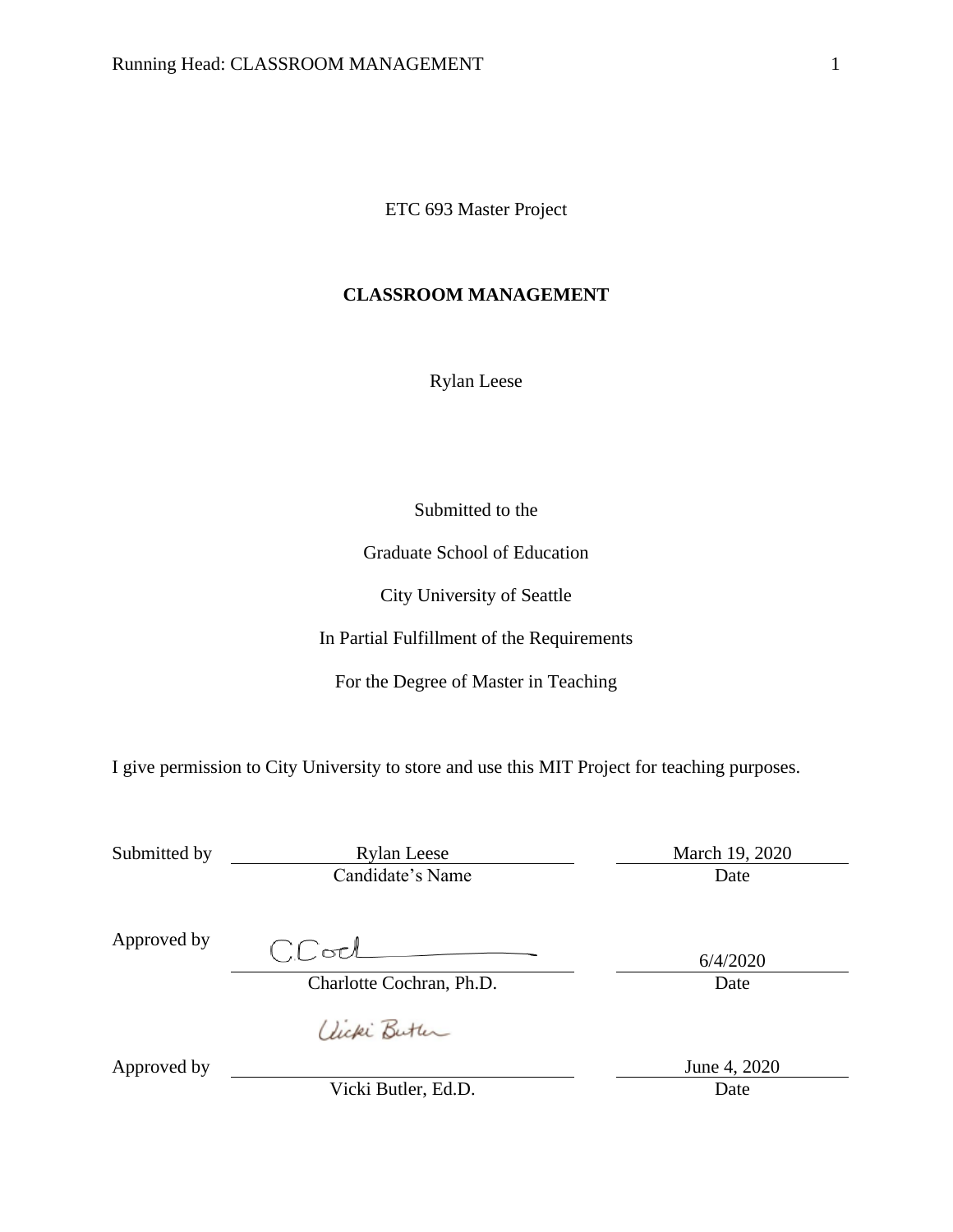# **CLASSROOM MANAGEMENT**

## **Table of Contents**

<span id="page-1-0"></span>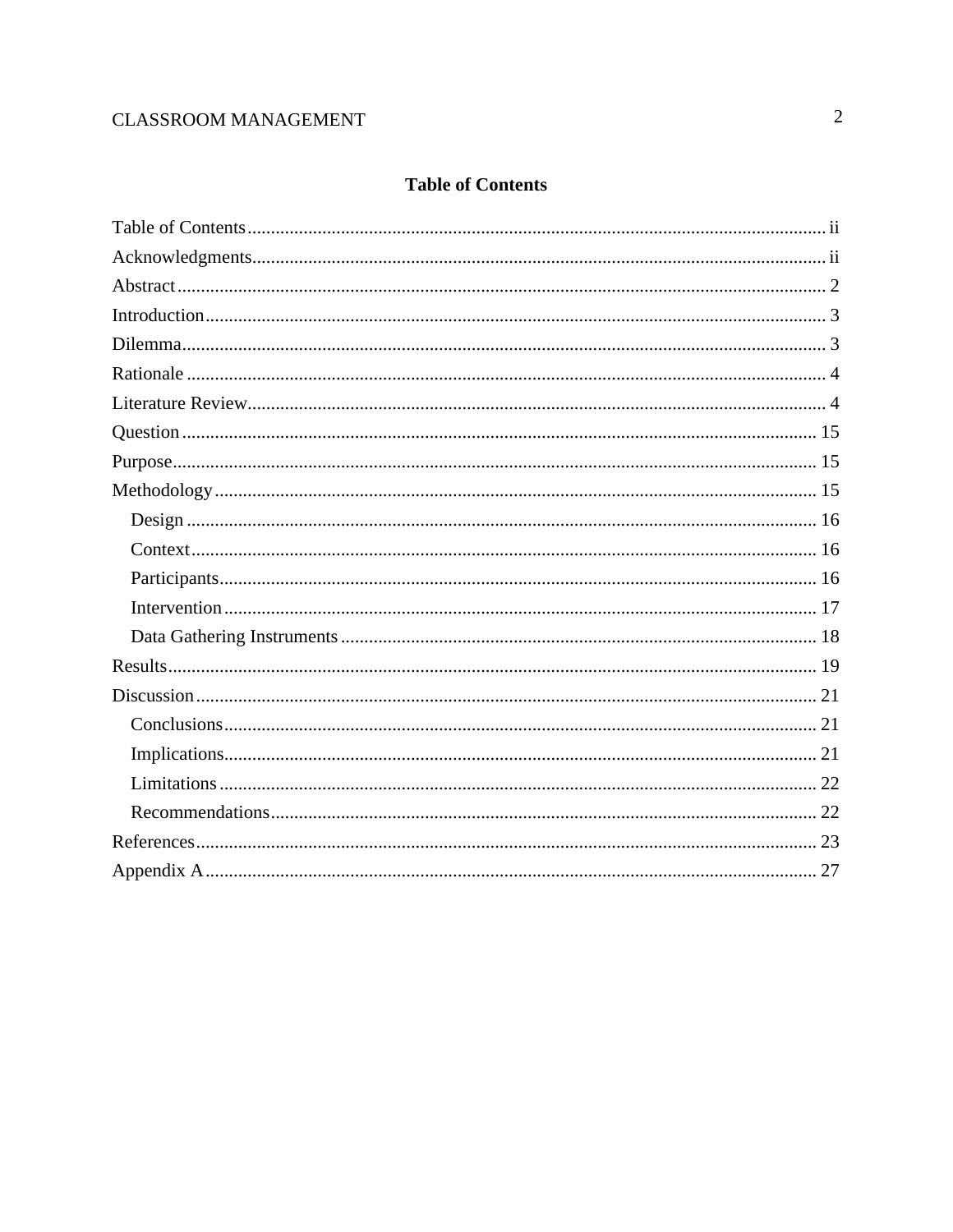## **Acknowledgments**

<span id="page-2-0"></span>The author would like to thank the students, teachers, and administrators involved in this project. The author would also like to thank my family for their support and the sacrifices that have made throughout this process. It is this author's sincere hope that this work contributes to the educational field.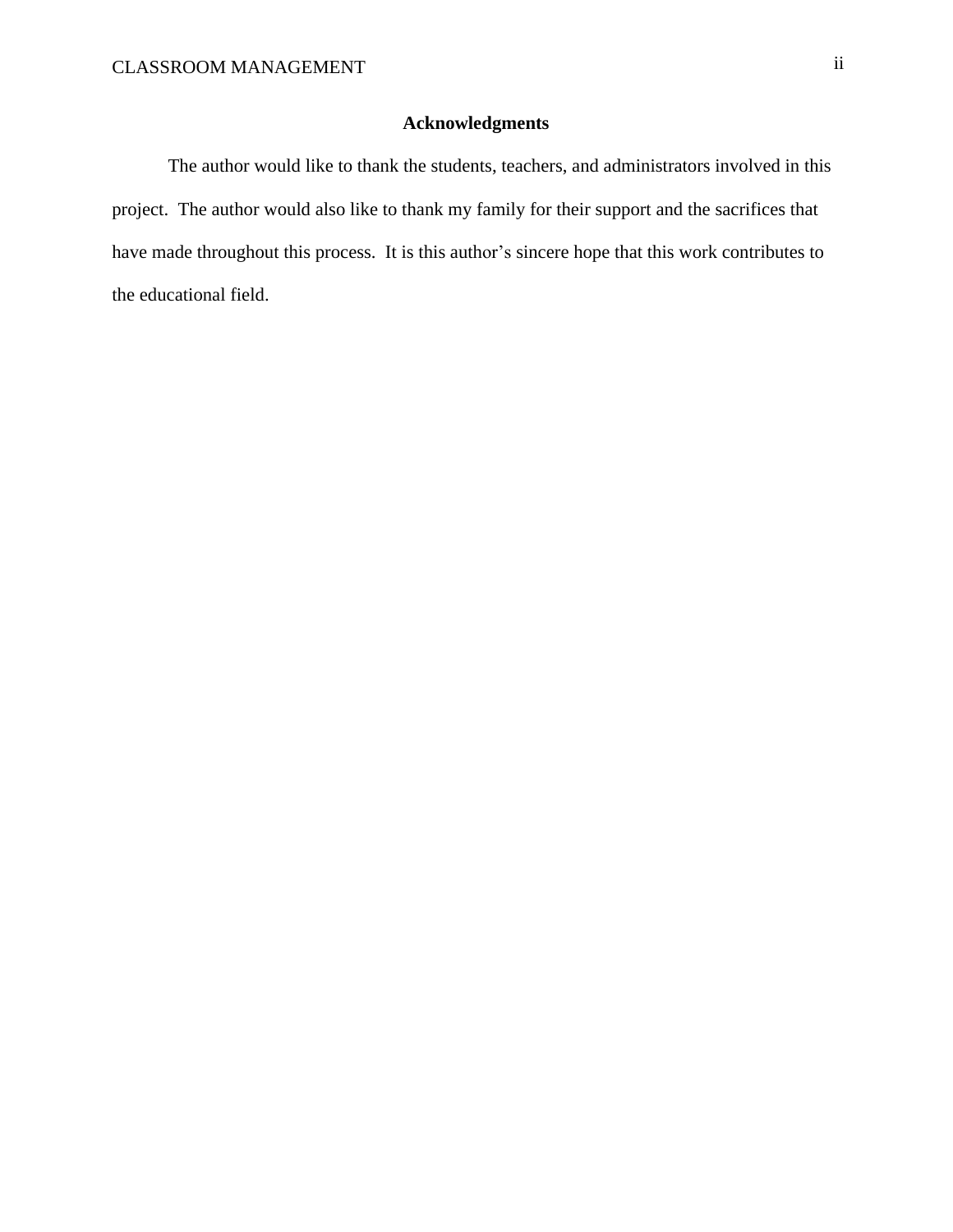#### **Abstract**

<span id="page-3-0"></span>Classroom management is a primary challenge to academic instruction in elementary classrooms. Establishing and maintaining student engagement may be a controllable way to create a functioning classroom management system. The 26 participants in the study were students in a fifth-grade classroom in a suburban elementary school. An intervention was designed by this researcher to introduce academic honesty into the classroom routine through positive behavior interventions and supports (PBIS) community circles. The goal was to measure any changes to student engagement rates. It would be anticipated that student engagement would rise as students' participation in community circles rose per research on classroom management through positive attending (Ciobanu, 2014).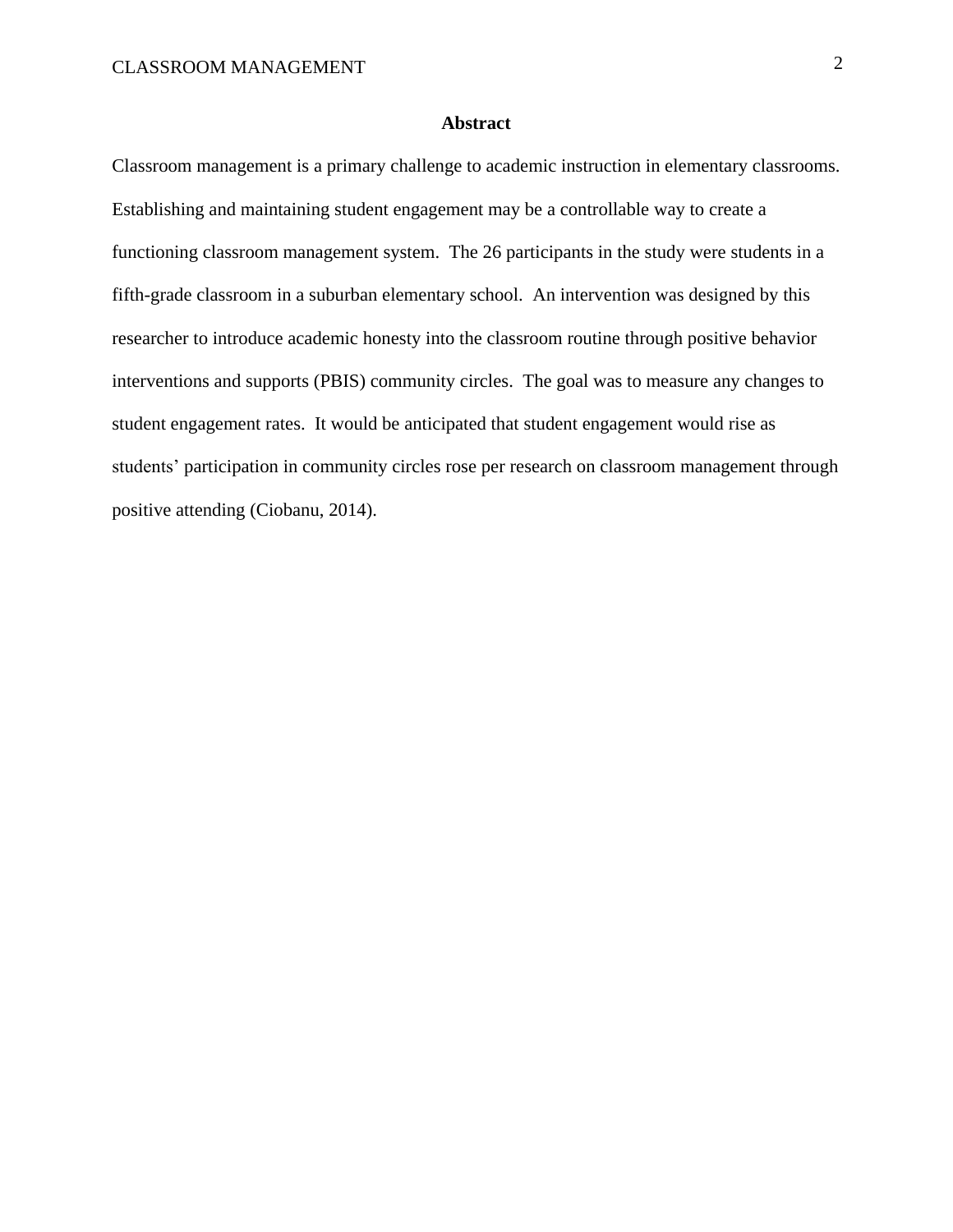#### **Introduction**

<span id="page-4-0"></span>First-year teachers are challenged in many ways. The anxiety involved with starting a new career are present of course, but they are also responsible for understanding curriculum, designing a method to effectively convey it to students, managing new peer relationships, as well as learning the unspoken rules of the academic environment they entered (Gage, Scott, Hirn, & Macsuga-Gage, 2018). This occurs concurrently with the actual practice of teaching.

Since the challenges confronting first-year teachers can appear insurmountable, it is necessary to focus one's efforts on adopting teaching practices that increase academic success among the students, and those that can be consistently practiced by the teacher (Alvarez-Bell, Wirtz, & Bian, 2017). Literature about how a recently graduated educator should approach the first year of teaching is not in short supply. However, within that literature, some themes point to a few key practices that have been shown to most efficiently create an academic environment where student learning can occur (Larson, Pas, Bradshaw, Rosenberg, & Day-Vines, 2018). Effective classroom management techniques emerged as the most important skills to adopt to ensure the success of new teachers, and the academic progress of the students in their care (Sean Kearney, Smith, & Maika, 2016).

#### **Dilemma**

<span id="page-4-1"></span>Within elementary classrooms, disengaged students are at a far greater risk of underperforming academically compared to their engaged peers (Grant-Skiba & Ongalo Orwa, 2018). Student disengagement is considered one of the leading causes of negative academic outcomes by researchers. (Yang, Bear, & May, 2018). This researcher observed that students' willingness to engage in academic concepts both familiar and unfamiliar may have been predictive of their ability to master new skills.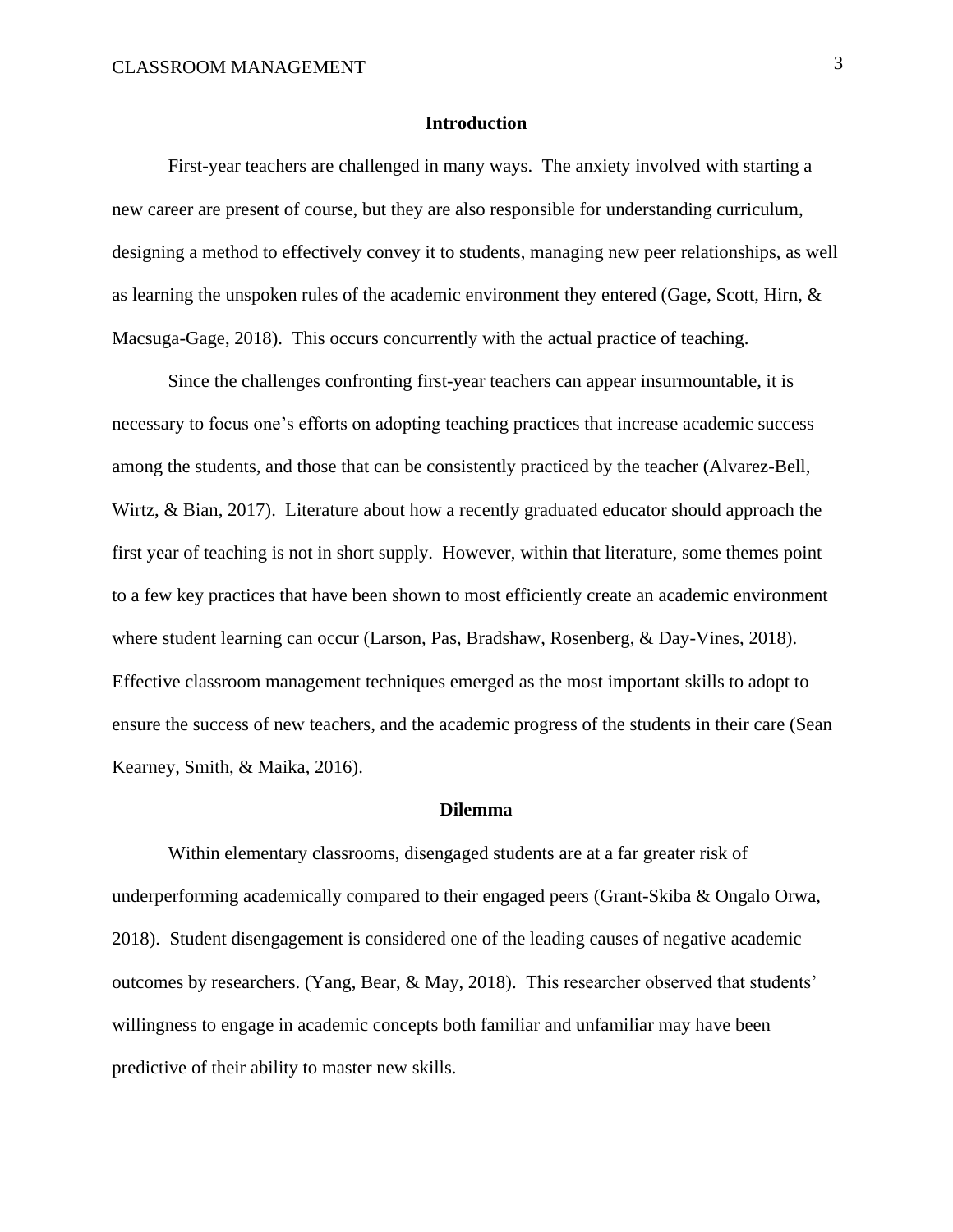#### **Rationale**

<span id="page-5-0"></span>Disengaged students consistently underperform academically compared to their engaged peers (Hanna, 2014). This disparity can be addressed by selecting and implementing classroom strategies that positively attend to the needs of students (Reno, Friend, Caruthers, & Smith, 2017). According to research on student engagement, properly designed and implemented classroom management routines are the best predictors of students' academic success (Marzano & Marzano, 2003).

#### **Literature Review**

#### <span id="page-5-1"></span>**Classroom Management**

Classroom management is of paramount importance for all teachers concerned with student learning (Elsenman & Harper, 2016). The strategies to gain, hold, and reestablish the attention of students are myriad (Wilkoff, 2006). It is within that varied landscape that teachers evaluate and select classroom management strategies be it consciously or unconsciously. The critical importance of education as a necessary process to foster the minds of critically-thinking adults who will go on to maintain the society they are a product of cannot be overstated (Reno et al., 2017). Of all the factors tied to student achievement, classroom management that has a direct positive impact on student engagement has the largest impact (Marzano & Marzano, 2003). The presence of student engagement, at the group or individual level, is the factor most closely associated with academic achievement regardless of other contributing factors (Alvarez-Bell et al., 2017).

With multiple evidence-based classroom management strategies available to a teacher, a selection criterion that focuses on student engagement allows teachers to address undesirable student behavior before it begins (Elsenman & Harper, 2016) and ensures their academic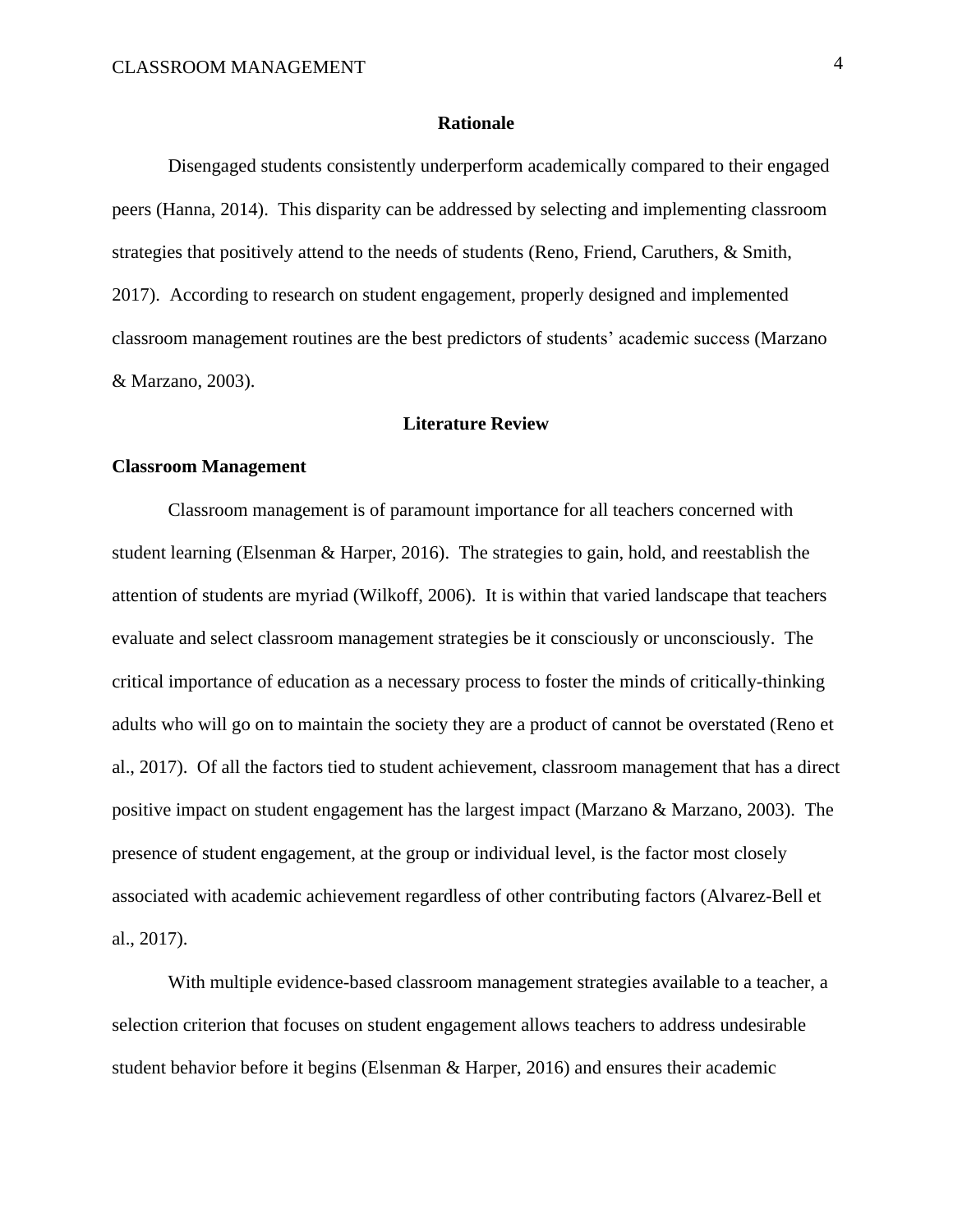achievement now and in the future (Alvarez-Bell et al., 2017). Employing this selection technique directly addresses negative behavior and low academic achievement of students as a symptom of disengagement, rather than as the primary issue to be corrected (Elsenman  $\&$ Harper, 2016). By focusing on teaching practices that maximize student engagement, a teacher bypasses classroom management as an end goal and yet achieves it as a matter of consequence (Yang, Bear, & May 2018).

#### **Themes**

Themes emerged within the literature that identified disengagement as a primary factor of academic underachievement in children (Hanna, 2014). Disengagement leads to distracting negative behaviors that are symptoms of a larger issue (Hanna, 2014). This larger issue can be addressed when a student's academic success is seen as the responsibility of both the instructor and the pupil (Marzano & Marzano, 2003). Shared success can only exist when there is trust between those two parties. Trust creates an environment of safety, which leads to student engagement, and since students who are more engaged are more academically successful it, therefore, leads to greater student achievement (Hanna, 2014). Concrete actions can be taken by the teacher to model behaviors that will establish trust by promoting academic honesty, and modeling expectations (Hewitt, 2018).

#### **Disengagement**

Disengaged students struggle academically far more than their engaged classmates (Grant-Skiba & Ongalo Orwa, 2018). Multiple academic sources attribute negative academic outcomes to the root cause of student disengagement (Yang et al., 2018). This list included dropout rates (Reno et al., 2017), criminal behavior (Yang et al., 2018), and lower academic achievement (Harvey, Lambourne, Green, Gibson, Lee, & Donnely, 2018). In an environment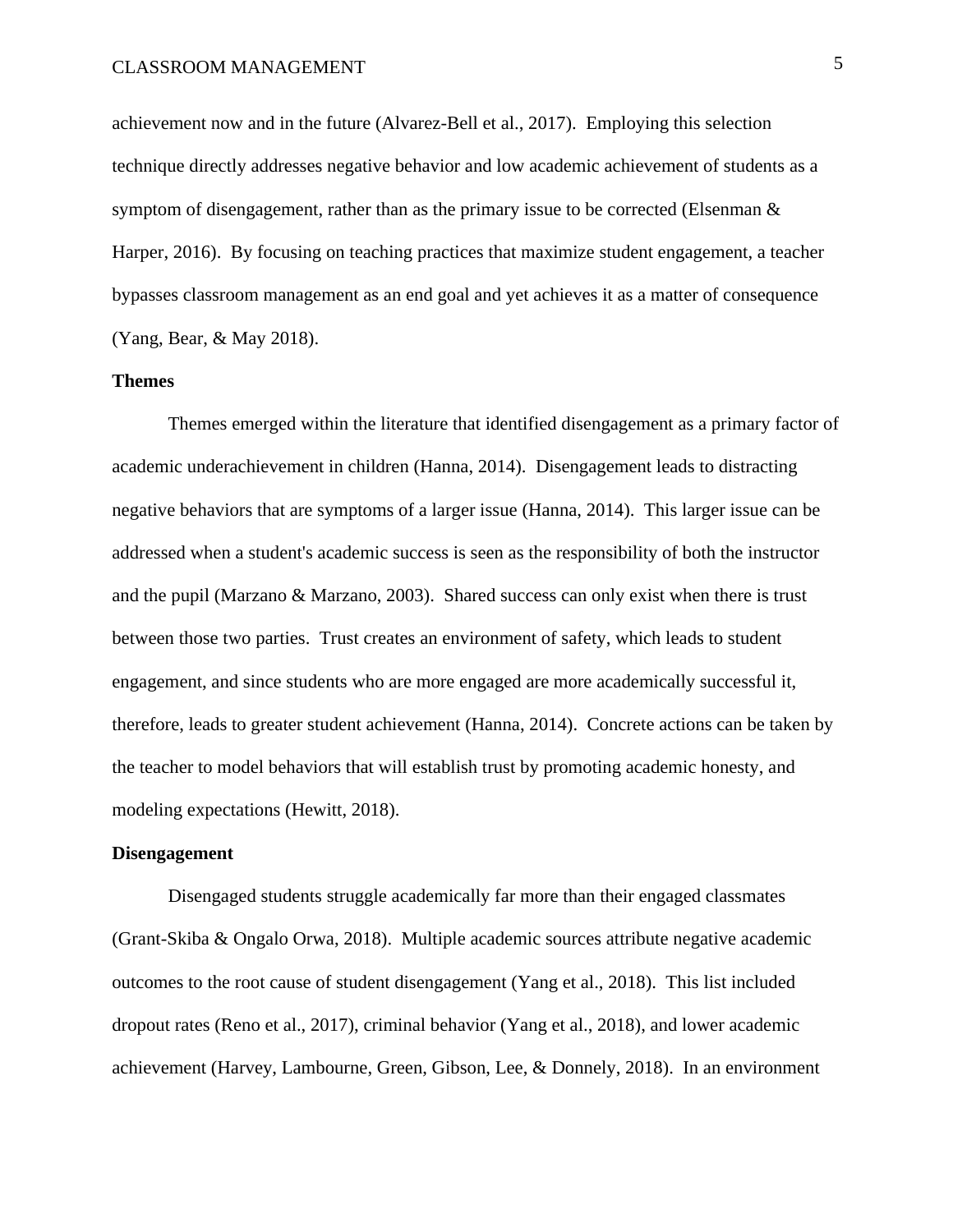## CLASSROOM MANAGEMENT 6

where teacher time and therefore, attention is limited, any classroom management strategy that can address both groups of students would be beneficial. Students engaged in distracting behaviors waste not only their limited learning time but the time of teachers and their fellow peers (Peel, 2018). The questions then become who is responsible for this engagement, and what are the established, attainable, and evidence-based methods to establish it?

Classroom educators are uniquely positioned to establish this environment of academic engagement (Taneja, 2014). The need to focus on effective student management, however, is not only to maximize minutes spent on learning but also because it is directly tied to student achievement (Marzano & Marzano, 2003). Disengagement causes students to fall years behind their engaged classmates (Grant-Skiba & Ongalo Orwa, 2018). Establishing and holding student attention is a challenge that can be met despite the challenges.

The growing ubiquity of digital screens and the resulting opportunities for distraction in the lives of school-age children are factors that teachers have begun to consider as part of their practice (Hanna, 2014). To foster student achievement, teachers need to stretch their view of what teaching is to solve for an issue created by their very discipline (Turcotte  $\&$  Betrus, 2016). One of the primary perspective changes to be made is that engagement stems from motivation (Ciobanu, 2014). To foster motivation teachers must create an environment that is engaging to students. To achieve this, teachers will first need to build quality academic relationships with each student (Hanna, 2014). Marzano and Marzano (2003) found that the key to building these relationships with students is to not treat all students the same. When students are treated as individuals in all aspects by the teacher, they are more likely to receive the attention they need, in the way they need it (Marzano & Marzano, 2003). If these relationships are absent, academic disengagement will be the probable consequence (Hanna, 2014). To build those relationships, a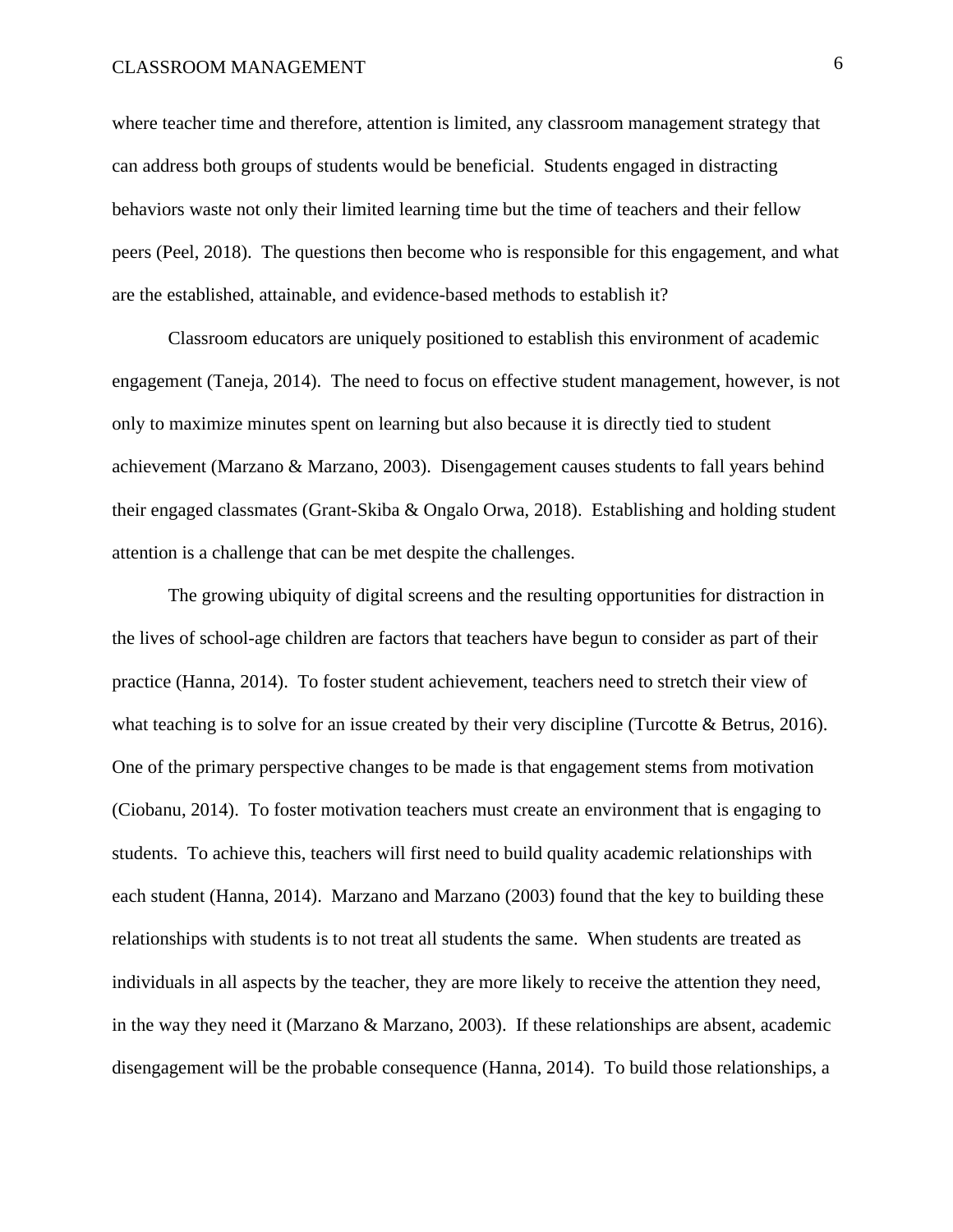teacher can use students' inaccurate preconceptions about a new topic to construct trust along with new knowledge.

#### **Addressing Misconceptions**

One approach to academic honesty is to treat students' misconceptions about a topic not as a potential habit to be swiftly corrected before it takes root, but as a fund of knowledge to be built upon by the teacher in cooperative dialog with the student (Campbell, Schwarz,  $\&$ Windschitl, 2016). Furthermore, the acknowledgment that a student's misconception about a subject is a sign of prior knowledge on the topic can build trust between the students and their teacher (Armstrong, 2015). Though a teacher is more experienced and knowledgeable on most any subject being taught, it is beneficial to remember that ignorance proceeds all new knowledge and that the willingness to be vulnerable is a small, but a critical sign that a student is engaged in the material (Campbell et al., 2016).

#### **School-Wide Adoption**

A barrier to individual teacher adoption of an evidence-based positive reinforcement engagement strategy such as positive behavior interventions and supports (PBIS) is often a failure of leadership to encourage the adoption of those practices (Reno et al., 2017). Students are part of several community cultures between their school and home life. Though it is incumbent on the teacher to create a culture of positive engagement within their classroom, it is that same classroom that must be regarded in the context of the school it represents (Yang et al., 2018). Children who adhere to a ruleset within the context of their classroom will not follow the same ruleset if expectations are inconsistent outside of it (Yang et al., 2018). This theme of inconsistency and the failure of well-intentioned teacher initiatives are found throughout the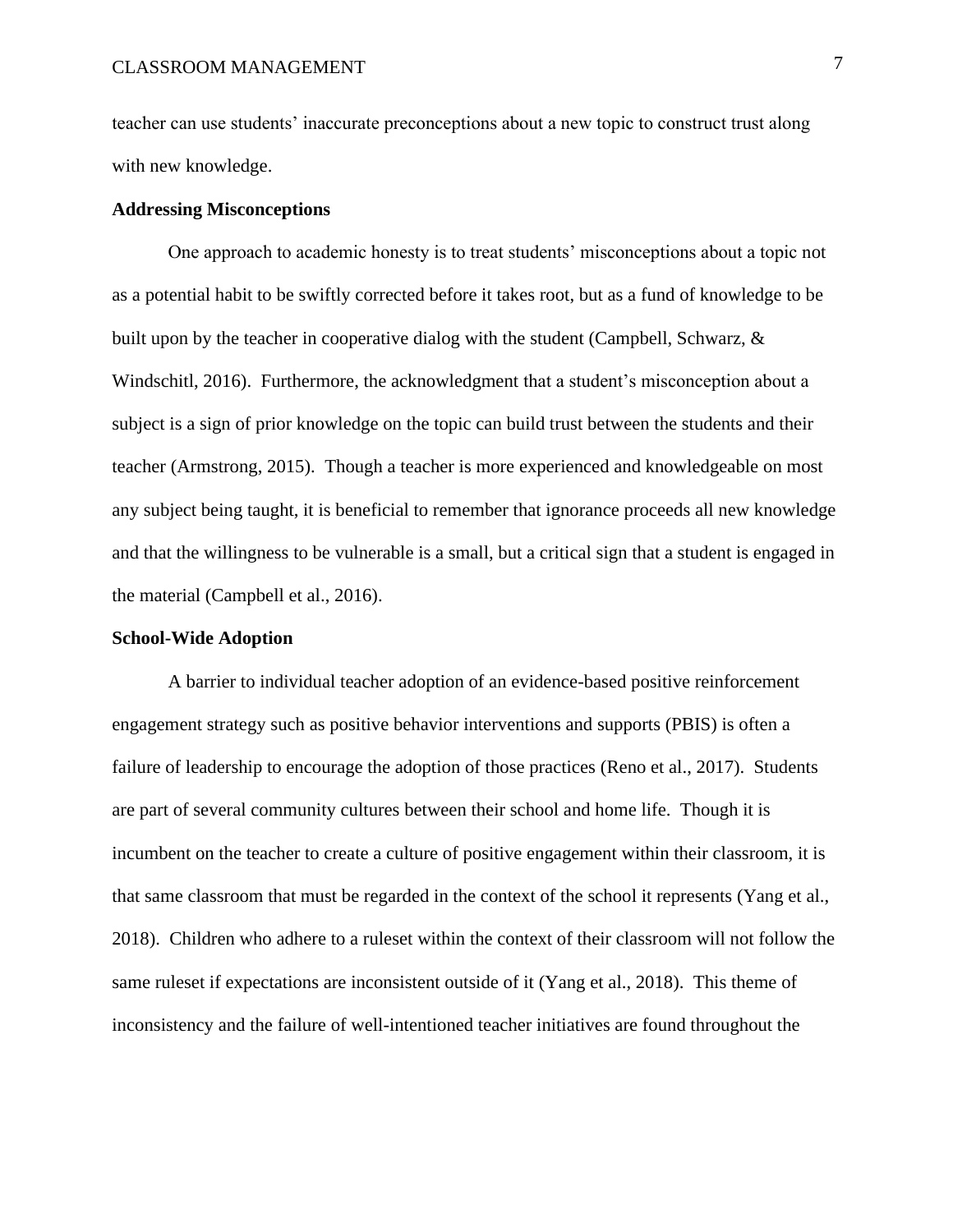literature (Reno et al., 2017). The systematic nature of classroom-based engagement strategies is often undercut by an absence of the same in a larger school context (Harvey et al., 2018).

Another form of this inconsistency is the variation in student behavior expectations between grade levels and individual grade-level classrooms (Campbell et al., 2016). It is difficult to enforce a behavior expectation for a group of students if only that single teacher within that single classroom, is the one demanding compliance (Campbell et al., 2016). Students in adjacent grade level classrooms are likely to ignore the norms outside of their classroom unless they are seen as part of a cohesive whole that is merely reinforced within their classroom (Gage et al., 2018).

#### **Flipped Classrooms**

Student engagement, while a quantified benefit to the practice of teaching, (Gage, Scott, Hirn, & Macsuga-Gage, 2018) is not a requirement of instruction delivery in the traditional classroom. In that setting, a teacher offers opportunities for students to engage through instruction but does not end that same instruction if a student or students are not exhibiting behaviors indicative of engagement (Burke & Fedorek, 2017). In that paradigm, two classroom management issues emerge. That of the single disengaged and consequently, disruptive student (Gage et al., 2018) and that of the majority disengaged classroom. In each case, the ability for the students to learn is being negatively impacted, yet the teacher may not be aware of the impact or able to adjust to it (Alvarez-Bell et al., 2017).

The focus on the teacher in a typically structured classroom, therefore, lends itself to disengagement. From this structural risk, another form of class focus has been created and termed a flipped classroom (Burke & Fedorek, 2017). The focus of the flipped classroom is to create an academic environment where student engagement is required as a means to all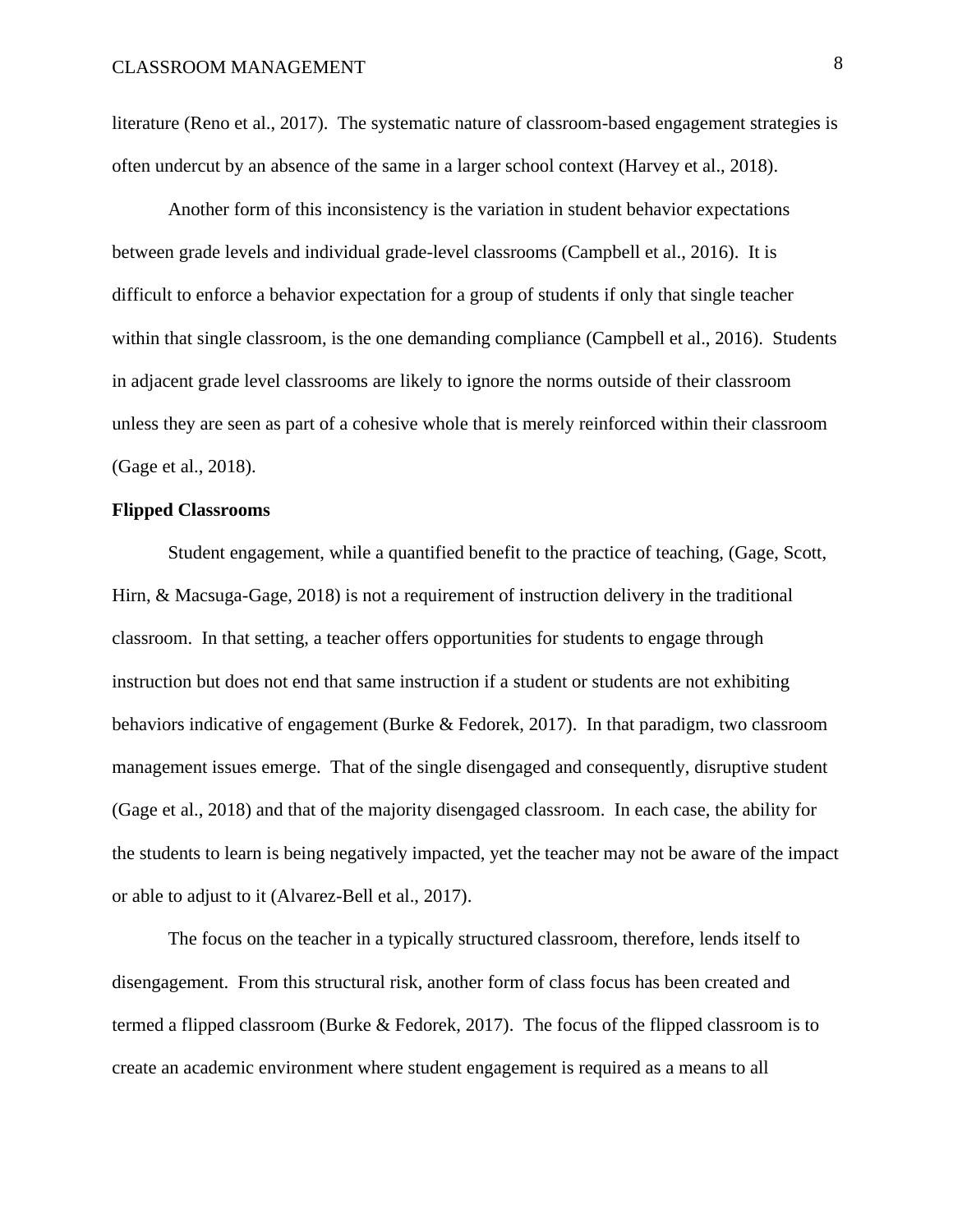knowledge acquisition (Burke & Fedorek, 2017). To achieve this, the students engage in cooperative learning that is peer-led, inquiry-based, and driven by the expressed academic needs of the students themselves instead of solely the aims of the instructor (Burke & Fedorek, 2017).

The requirement that students actively engage with the academic material to create a conversation about it is beneficial to the goal of increasing student engagement even in its description. The detailed structure and unique challenges of this engagement strategy are beyond the scope of this literature review, but the positive effects of increasing student engagement, in this case through necessity, are clear from other readings (Alvarez-Bell et al., 2017). In any classroom management methodology that requires students to contribute to the instruction, there are benefits to their academic success, their emotional well-being, and a reduction of negative behavior (Gage et al., 2018).

#### **Authority**

Typically, managing a classroom is achieved by the teacher establishing themselves as a dominant force within the classroom (Marzano & Marzano, 2003). This model depends upon a definite separation between the student as the learner and the teacher as an absolute authority (Elsenman & Harper, 2016). In this model, the teacher exists as the sole holder of knowledge while the student is merely a receiver (Marzano  $\&$  Marzano, 2003). Changing this model in an existing classroom would require that the teacher begin to model acceptable behavior in all of their actions (Hanna, 2014). For the teacher, authority is not modeled by expertise in the subject matter but through her ability to discover (Hanna, 2014). This occurs through such diverse avenues as her body language (Marzano & Marzano, 2003) to how classroom rules are established (Letitia Trif, 2011).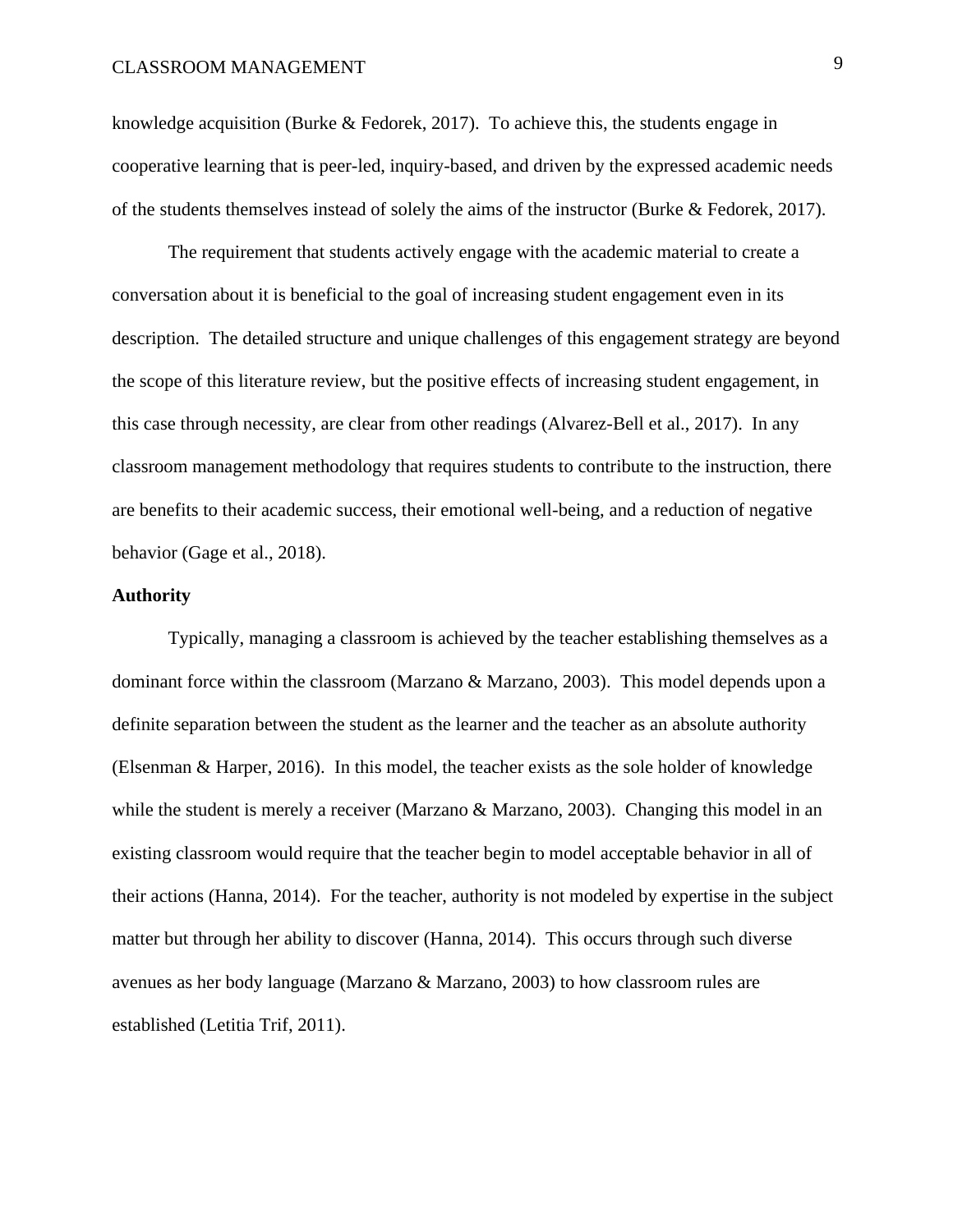Once classroom behavior expectations are established, a teacher should exercise this authority by recognizing each student's actions to incentivize preferred behavior and provide disincentives for unacceptable behavior (Marzano & Marzano, 2003). Alternatively, teachers can demonstrate their authority through academics (Turcotte & Betrus, 2016). By properly clarifying the expectations and information to be covered in upcoming academic lessons students get a chance to prime their minds for new information and bring in their personal experiences to the lesson (Marzano & Marzano, 2003).

#### **Establishing Trust**

The key to any effective behavior management technique is a quality relationship between teacher and student (Hanna, 2014). Therefore, a teacher has an opportunity to build trusting relationships within her classroom practices that will result in patterns of acceptable behavior (Griffiths, 2016). Student behavior will continue to provide a lens by which the teacher can observe which practices do and do not motivate her students (Marzano & Marzano, 2003).

An alternative to the typical teacher-led classroom environment are practices where teachers share personal details about their life and experiences in a purposeful effort to humanize themselves and their role (Hewitt, 2018). Emotionally involving the students and the teacher as participants in the same task can reduce off-task behaviors by addressing unspoken norms (Hanna, 2014). These efforts seek to level the emotional state of the classroom by presenting the teacher as an example of someone further along the academic path and therefore not too much different from the students themselves (Hewitt, 2018). Through this, students can become aware that academic success today can result in success later in life (Perle, 2018). The teacher, through stories about their academic struggles and achievements (Hanna, 2014) can then establish a direct route for students to connect their challenges to the teacher (Marzano & Marzano, 2003).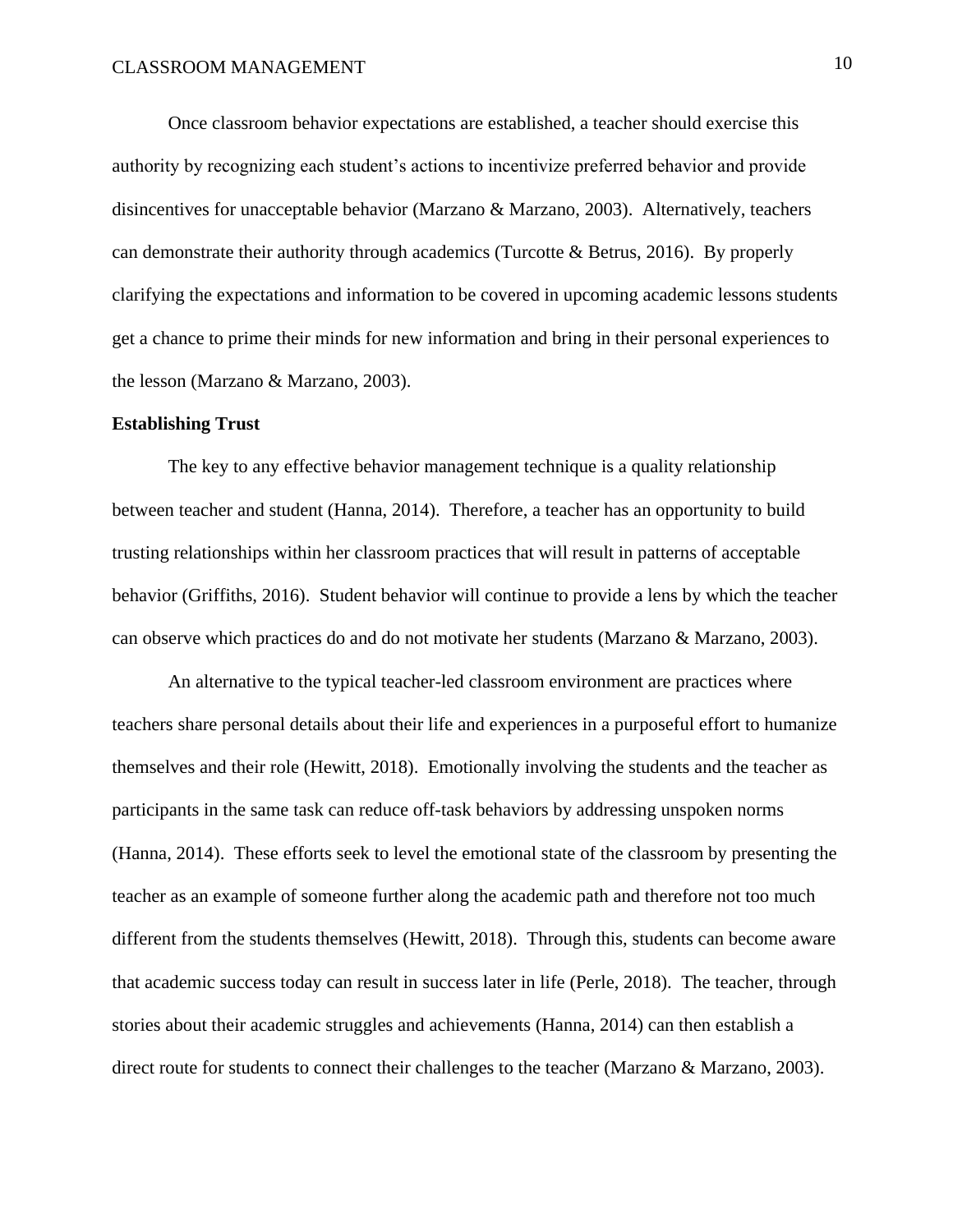Another path that teachers can consider taking to further humanize themselves to their students is to foster an environment of genuine academic openness (Crane, 2017). In the context of student engagement, openness on behalf of the teacher is a willingness to engage in academic talk with students at their level, rather than where they should be based on their age and grade placement (Armstrong, 2015). This includes working with misconceptions instead of stamping them out quickly (Campbell et al., 2016), but also an ability on behalf of the teacher to inquire about a subject without a predetermined answer in mind that students can sense the teacher is merely waiting for them to stumble upon (Crane, 2017). When a teacher can anchor new knowledge in the existing information already accessible to the student (Crane, 2017), there is a greater likelihood that the new information will replace a misconception (Campbell et al., 2016) and that the student will retain the new information (Alvarez-Bell et al., 2017).

These tangents to the established curriculum can connect students' existing knowledge to the new subject matter, but additionally and perhaps, more importantly, show a willingness on behalf of the teacher to adjust the instruction to meet the needs of each student when necessary (Crane, 2017). Students may perceive deviation from the planned lesson to discuss a question as a sign of trust in the class' ability to guide their learning when needed (Burke & Fedorek, 2017). This type of reciprocated engagement between teacher and student adds authenticity to the stated goal to create a classroom culture of mutual respect (Crane, 2017). Once students can be personally engaged in their learning they are more likely to achieve future success (Grant-Skiba, Dawn, & Ongalo Orwa, 2018). Furthermore, once students are aware that engaging in off-task behaviors will be detrimental to their success, undesirable behaviors will diminish (Hewitt, 2018).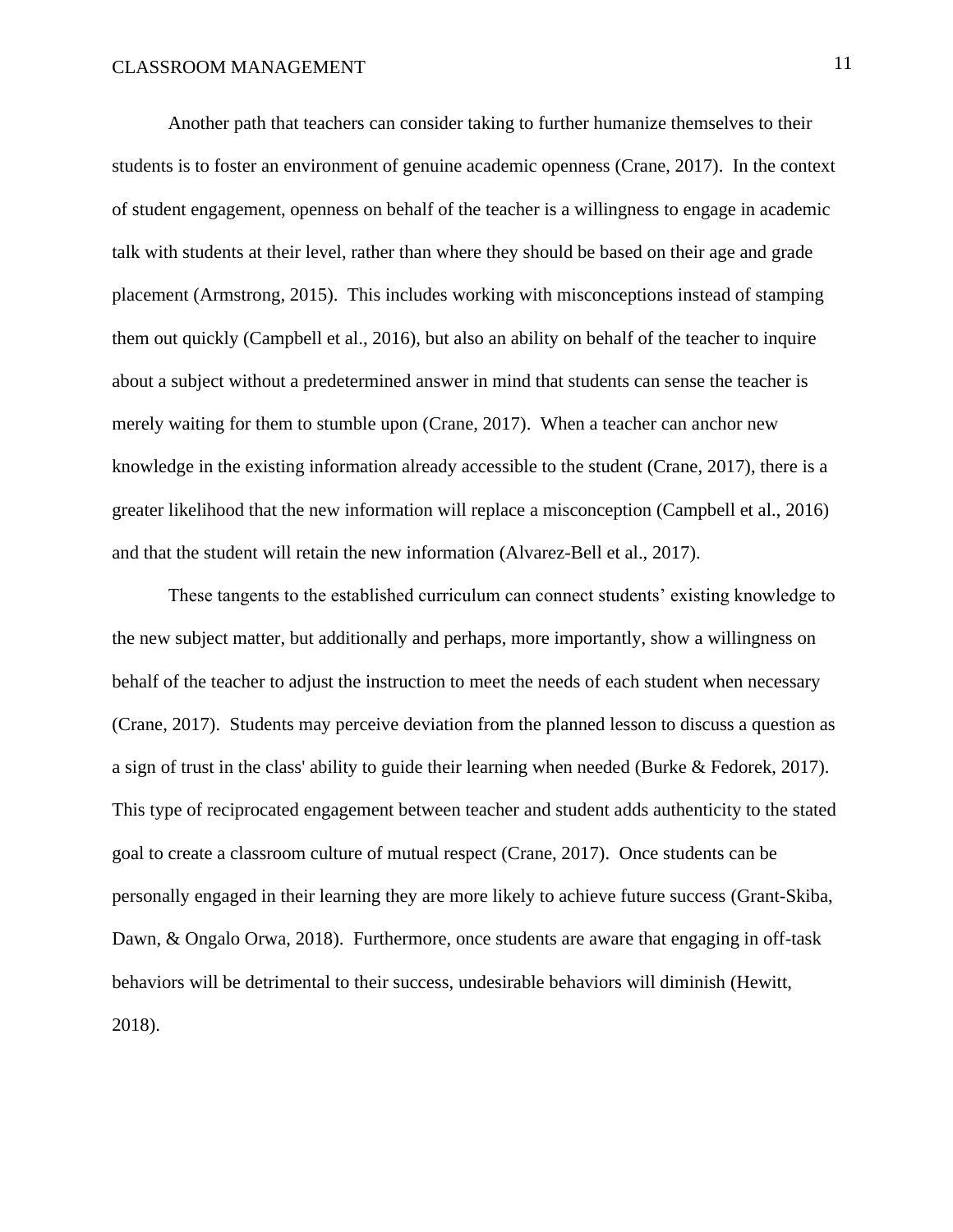#### **Academic Honesty**

To continually control off-task behavior within the classroom, a focus must be established that requires a student's full attention (Hewitt, 2018). The most effective way to achieve this is for the teacher to establish that the content being presented is worthy of the student's attention (Hewitt, 2018). Students can be directly involved in setting learning goals and creating learning objectives (Hanna, 2014). This type of activity will lead to building academic trust between teacher and student (Marzano & Marzano, 2003). A novel approach to building trust within a classroom is to not only allow for student failure but to foster it. Educators can use metacognition to directly address the process of education with students as a process of trial and error (Keeley, 2019). In this approach to pedagogy, failure is not only expected but necessary to the learning process (Hewitt, 2018). Teachers can work to cognitively reframe failure for students as a natural aspect of the learning environment because learning implies imperfection (Ciobanu, 2014)**.** 

Academic honesty encompasses more than an open dialog between teacher and student within a classroom**.** It also includes delivering feedback to the students on their current level of academic achievement, and where it needs to be (Ciobanu, 2014). Properly explaining the reason behind a lesson can have a transformative impact on student motivation (Keeley, 2019). When students are interested in the subject or see how it is connected to larger themes they are more likely to engage in their learning (Hanna, 2014).

If the teacher is having a difficult time connecting students with a concept, the teacher is encouraged to directly address this failure with the students.Asking for constructive feedback and involving the students in the direction of the delivery will lead to engagement and therefore reduce off-task behavior (Hanna, 2014). Marzano suggested that students be asked to set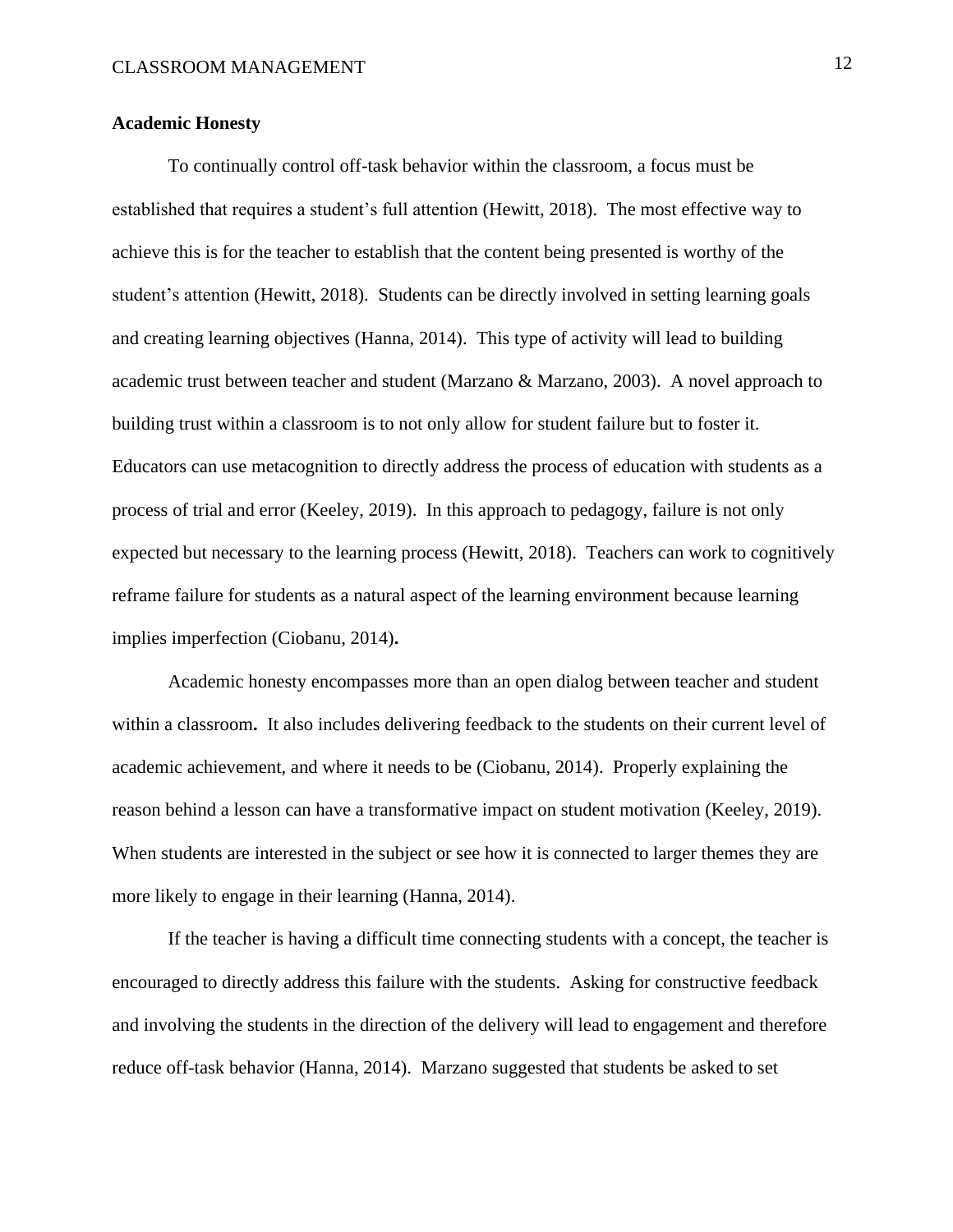learning targets, create tasks, and to organize teams**.** Marzano postulated that this will convey a sense of agency in the minds of students regarding their education (Marzano & Marzano, 2003)**.**

Traditional teacher authority has a role in this student-directed paradigm as well if the management given is seen as even and fair by the students being directed (Hewitt, 2018). This authority manifests itself as academic honesty on behalf of the teacher, in support of the students (Taneja, 2014). It covers everything from test question design to test preparation practices (Hewitt, 2018). In Hewitt's teaching practice, pre-tests contained all the content from the final exam so that studying was focused on applying learned concepts rather than on a student's talent to recall large amounts of information along with the ability to sort it for relevance in real-time without notes or sources.

A theme within behavior management through positive reinforcement is fairness in teaching practices (Ciobanu, 2014). Teachers should not closely guard a student's level of achievement (Ciobanu, 2014). Regularly sharing information with students allows both the teacher and the pupil to set a direction based on facts and therefore become more invested in the future direction (Hanna, 2014). An academically honest classroom requires pre-planning that includes test design, which is responsive to the specific student groups taking the exam (Keeley, 2019). Also, an intellectually honest classroom is one where the teacher unveils learning objectives well in advance of the day they are to be covered (Ciobanu, 2014). By creating a pattern of presenting transparent learning objectives and pre-planning tailored tests can ingratiate a teacher to a new classroom.

Through actions like those mentioned, a teacher can be sure that students "feel academically worthwhile" (Hewitt, 2018, p. 20). Ciobanu (2014) asked that teachers make students of all achievement levels aware of their shortcomings. Including students in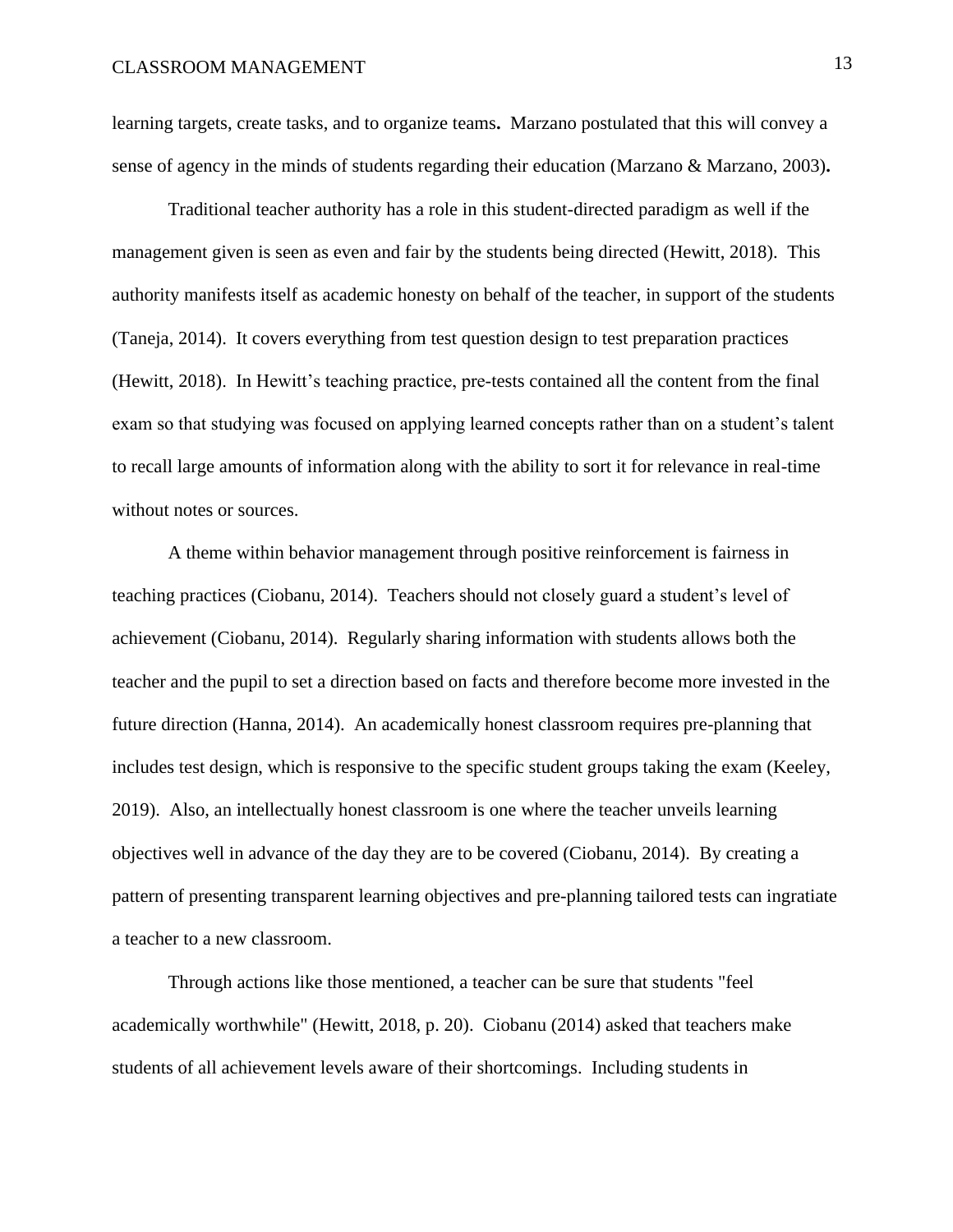assessments of their academic progress is not intended to be a critique, but a method to cognitively establish that new learning is always possible (Ciobanu, 2014).

#### **Modeling Expectations**

While behavior management is an underlying theme of classroom management techniques. A central focus of those management techniques is that negative behaviors are a symptom of a larger issue that can be addressed through engagement rather than a primary issue to be addressed separately (Marzano & Marzano, 2003). Many circumstances that create the conditions for students' misbehavior happen outside the classroom. By merely addressing consequential behaviors in the classroom, teachers may not be targeting the root causes (Hanna, 2014). Teachers must focus on what they can control and be mindful of what they cannot (Hanna, 2014). Indeed, if a teacher is having a tough time explaining a concept or notices that the concept is not reaching the students as intended, teachers are encouraged to model expectations by stopping the lesson and asking for feedback (Hanna, 2014). Asking for constructive feedback and involving the students in the direction of the delivery will lead to engagement and therefore, reduce off-task behavior (Hanna, 2014).

Teachers can create active student participation through metacognition techniques and increased awareness of how the developing brain functions (Ciobanu, 2014). High functioning teachers consider that there are biological limits to what students' brains are capable of within developmental stages (Ciobanu, 2014). A teacher may feel obligated to model appropriate and expected behaviors at all times but should understand that not all students are equally capable of mirroring that behavior back at all times (Hanna, 2014).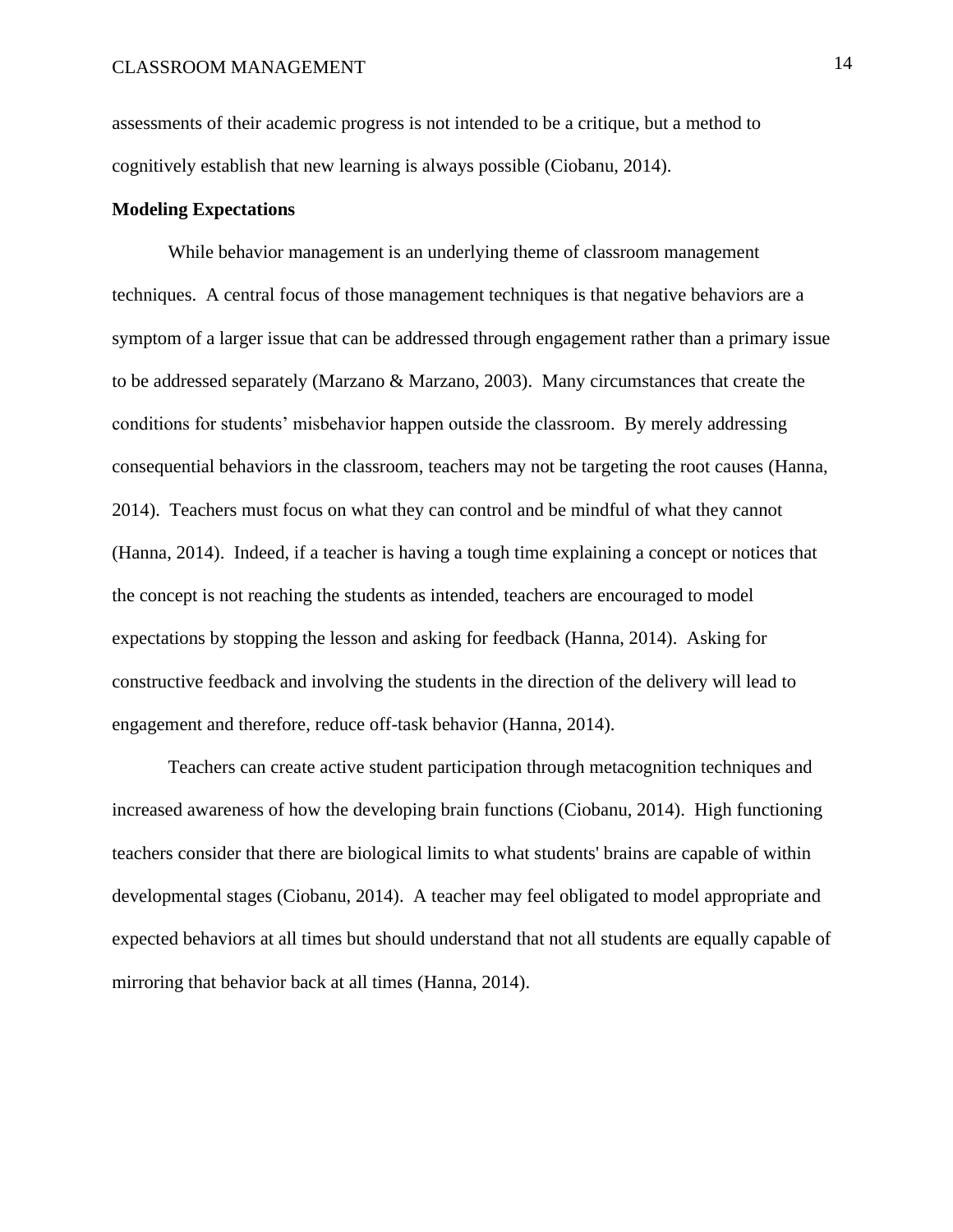#### **Conclusion**

It is through continued reinforcement that students' developmental stages can be bridged, and connections to learning can eventually be made (Skiba, Ormiston, Martinez, & Cummings, 2016). Hanna (2014) encouraged teachers to acknowledge when they made mistakes so that students would reciprocate and be more willing to take risks in their academic pursuits. Student to teacher feedback is the most important contributing factor to their internal sense of understanding. That is where the student's agency is paramount (Ciobanu, 2014).

#### **Question**

<span id="page-16-0"></span>Will establishing academic honesty through PBIS community circles lead to an increase in student engagement in whole-class math lessons?

#### **Purpose**

<span id="page-16-1"></span>The purpose of this study was to increase student engagement in whole-class discussions through the showing of raised hands during daily math lessons from a baseline that would have been measured before the outset of the intervention.

#### **Methodology**

<span id="page-16-2"></span>Due to the spread of a global pandemic in March of 2020, the researcher's target school was closed. Consequently, the researcher was prevented from conducting the study. The primary goal of the researcher was to increase the academic engagement of all students during whole-class instruction. By aiming to create a culture of trust, this project intended to allow more students to participate in the learning environment. To achieve that, daily positive behavior intervention support (PBIS) community circles would have been implemented. Using those practices as a guide, a daily meeting would have been held and students would have been asked to reflect on their academic progress, set goals, and take an active role in reaching those goals.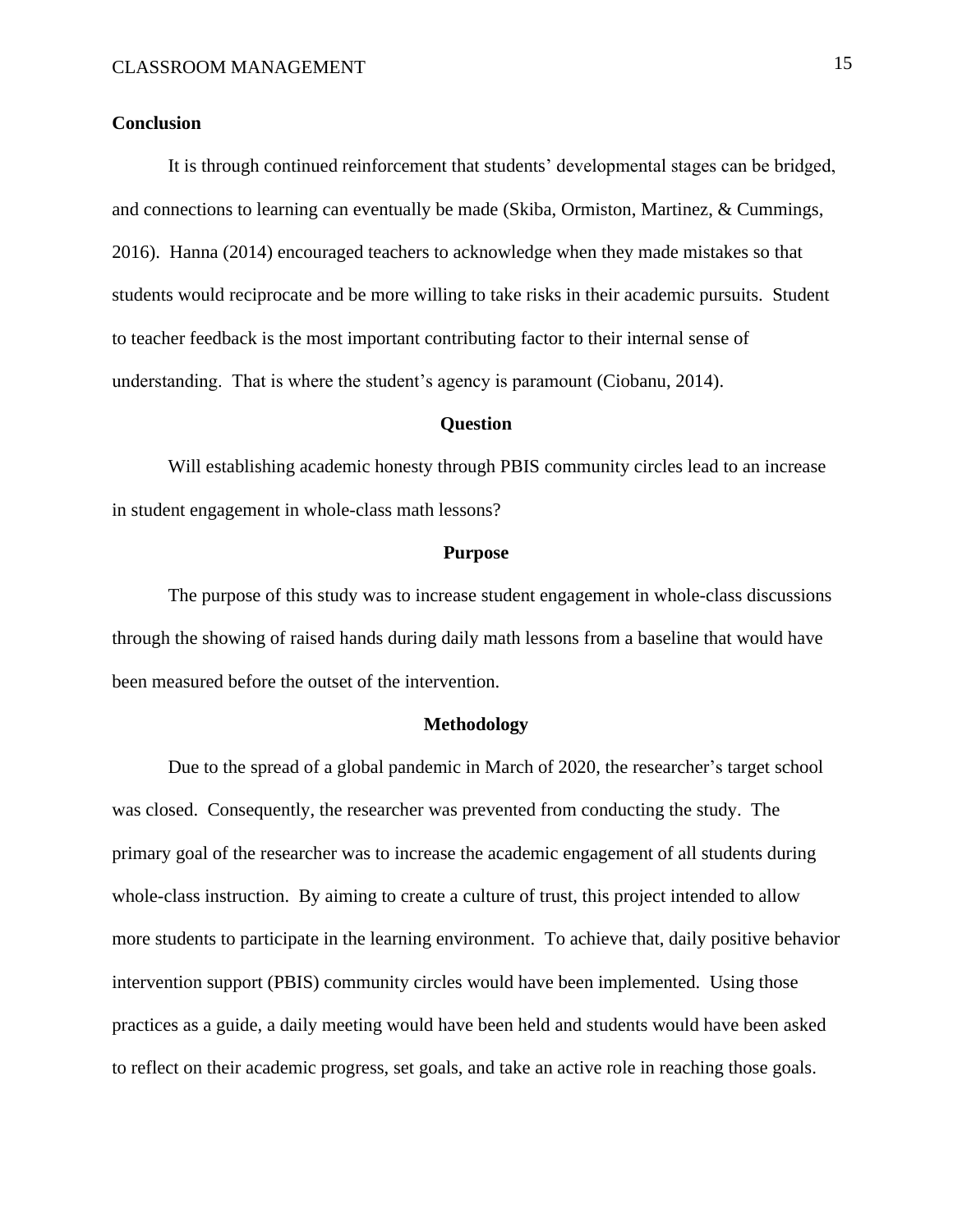Upon conclusion, once the data were gathered and analyzed, the results would have answered the following research question: How will establishing academic honesty through explicit sharing and reflection exercises affect student engagement in the classroom?

#### <span id="page-17-0"></span>**Design**

This study was designed as a qualitative action research project that would have focused on classroom management as a function of student engagement. Within the context of classroom management, the requirement to have a consistently engaged student population was supported by previous research (Gage et al., 2018). To explore this theme, the researcher would have leveraged already established classroom routines and then introduced a new class norm at the start of each school.

#### <span id="page-17-1"></span>**Context**

This research study would have been carried out in a fifth-grade classroom. The classroom is in one of twelve portables located on the school grounds. Thirty-seven percent of the classroom population qualified for free or reduced lunch. The school itself is located between a neighborhood of single-family homes and subsidized district apartment buildings. Twelve of the students lived near each other in an apartment complex near the school.

#### <span id="page-17-2"></span>**Participants**

The participants in this study were chosen because they are all members of the fifth-grade classroom in which the researcher was student teaching. The 26 participants are students in a fifth-grade classroom in a suburban elementary school. 11 of the students are female and 15 are male. The students are all aged 10 or 11. 9 students are white, 1 student is African American, 10 students are Hispanic, 6 students are Asian. Thirty-seven percent of the students are on free or reduced lunch. 5 students qualify for EL services. 4 students are on 504 plans. 1 student has an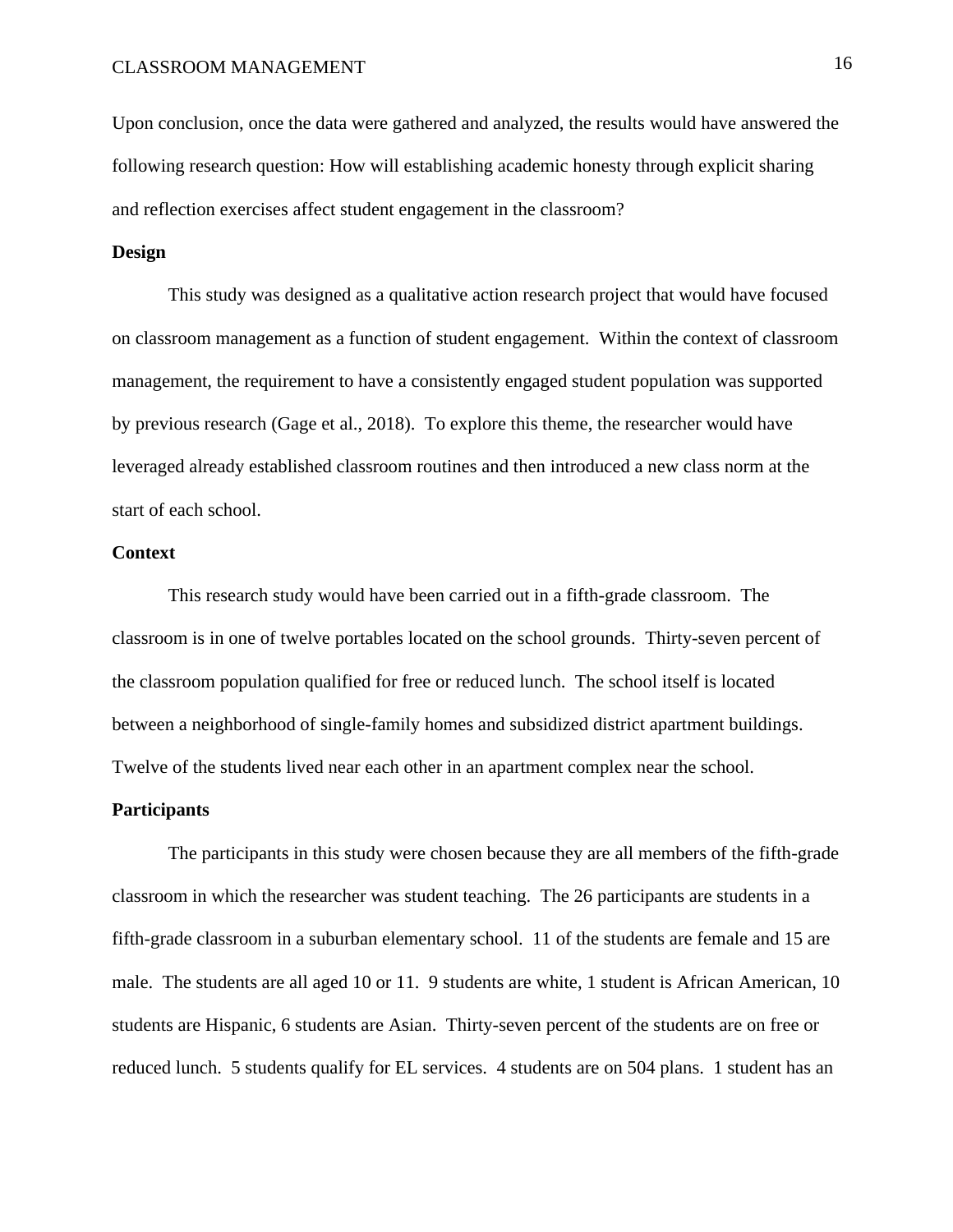individualized education plan (IEP). All participants' confidentiality would have been protected by hiding their identities using randomly assigned numerical identifiers. That number would have been used to identify them instead of a name. No identifying information would have been shared. Data would not have been released in any form that would reveal the identity of the participants. All paper forms would have been kept in the classroom within a locked file cabinet that is only accessible by the researcher. Electronic data would have been stored on an encrypted and password-protected laptop. Throughout the study, all data collected would only have been created and viewed by the researcher. This was designed to be a minimal risk study. It was to be conducted in a manner that ensured the safety of all participants. If students experienced any anxiety, distress, or stress from participating in this study, students would have been able to speak to a school counselor, nurse, a preferred teacher, or administrator as needed.

#### <span id="page-18-0"></span>**Intervention**

The planned intervention was designed to increase student engagement during daily math lesson discussions. The amount of raised hands was to be measured against a baseline gathered before the intervention start date. The researcher would have conducted the study between February  $25<sup>th</sup>$  and March 17<sup>th</sup>. At the outset of the study, baseline participation data would have been collected for each student during the math period of the school day. Participation for each student would be defined and quantified by counting the number of times they perform the following actions: raising their hand, offering an on-topic answer with and without being called upon, asking an on-topic question when and when not called upon, showing topic understanding by holding up one through five fingers (fist of five), and showing thumbs up or down. Each of these participation methods would carry equal weight and each would count as a single act of participation. These actions would have only been tracked for the math block due to it being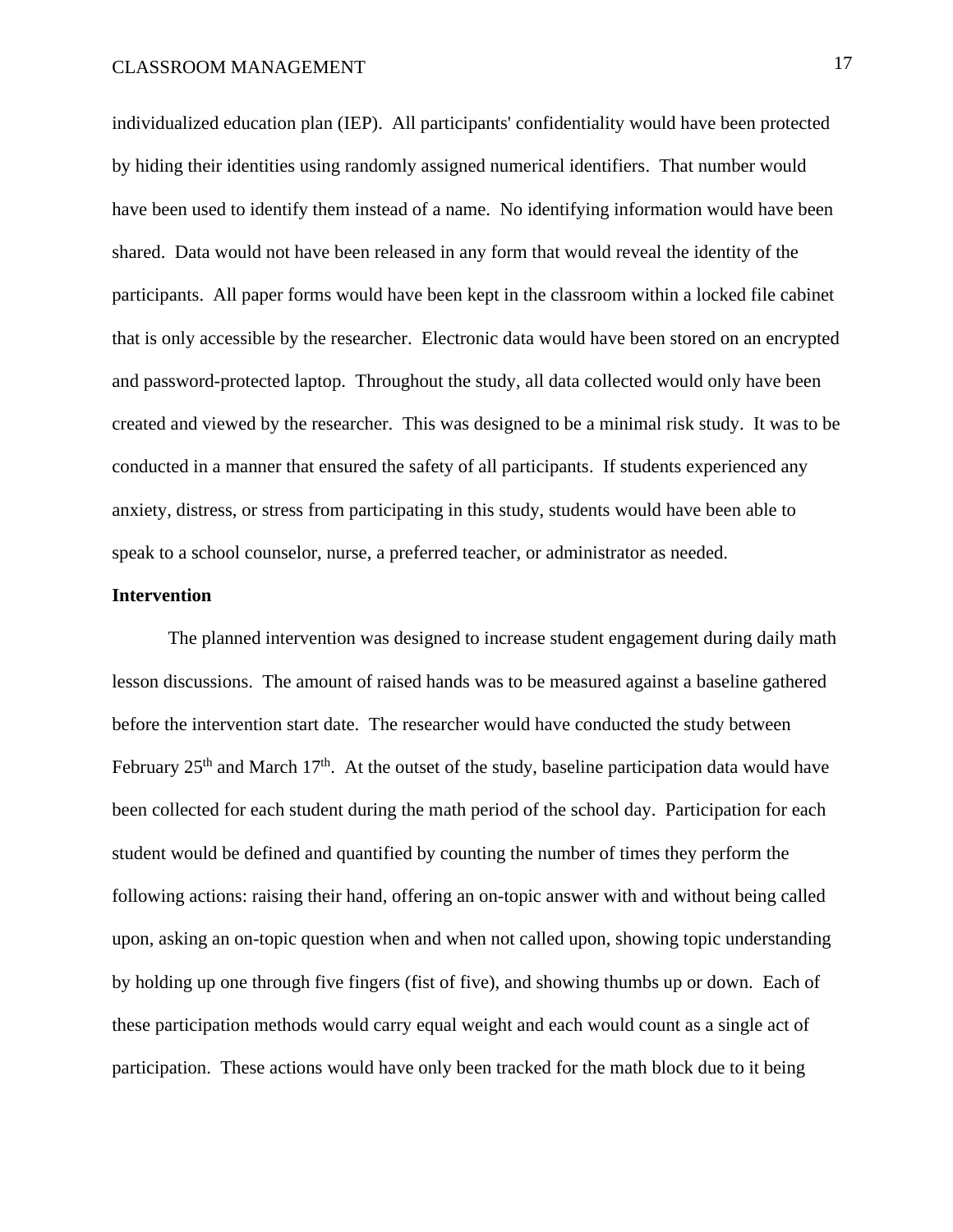## CLASSROOM MANAGEMENT 18

scheduled closest to the beginning of the school day. Baseline data would have been collected for a total of five consecutive school days, Monday through Friday. Having a set of data before the intervention is performed would set the typical engagement level for each student during the two-hour block set aside for math lessons each day. Once baseline data had been collected, the intervention will be conducted for an additional ten consecutive school days. Intervention data will be tracked during the same block of time used during the baseline collection phase.

In addition to the participation data measured, responses would have been collected on two questions asked of each student during the community circle each morning. "On a scale of 1 to 5, how academically prepared do you feel today and, "what question do you have about the previous day's lesson?" Individual responses would have been tracked on the same worksheet that tracked participation (Appendix A) and then used to triangulate changes to participation within community circle self-report numbers.

Following practice in sharing academic challenges and successes in a daily community circle, students' responses would have been tracked along with the number of hands raised during the whole group math lesson in response to a selected question. The number of hands raised would have been used as a proxy for student engagement and the community circle responses as an analogous proxy for academic honesty. These two data points would have been compared to determine if there was a connection between greater academic honesty and greater student engagement.

#### <span id="page-19-0"></span>**Data Gathering Instruments**

**Assessment #1: Baseline student self-report scores.** A new paper worksheet (Appendix A) would have been used each day of the baseline collection phase to record numerical self-report scores in pencil during the morning community circle.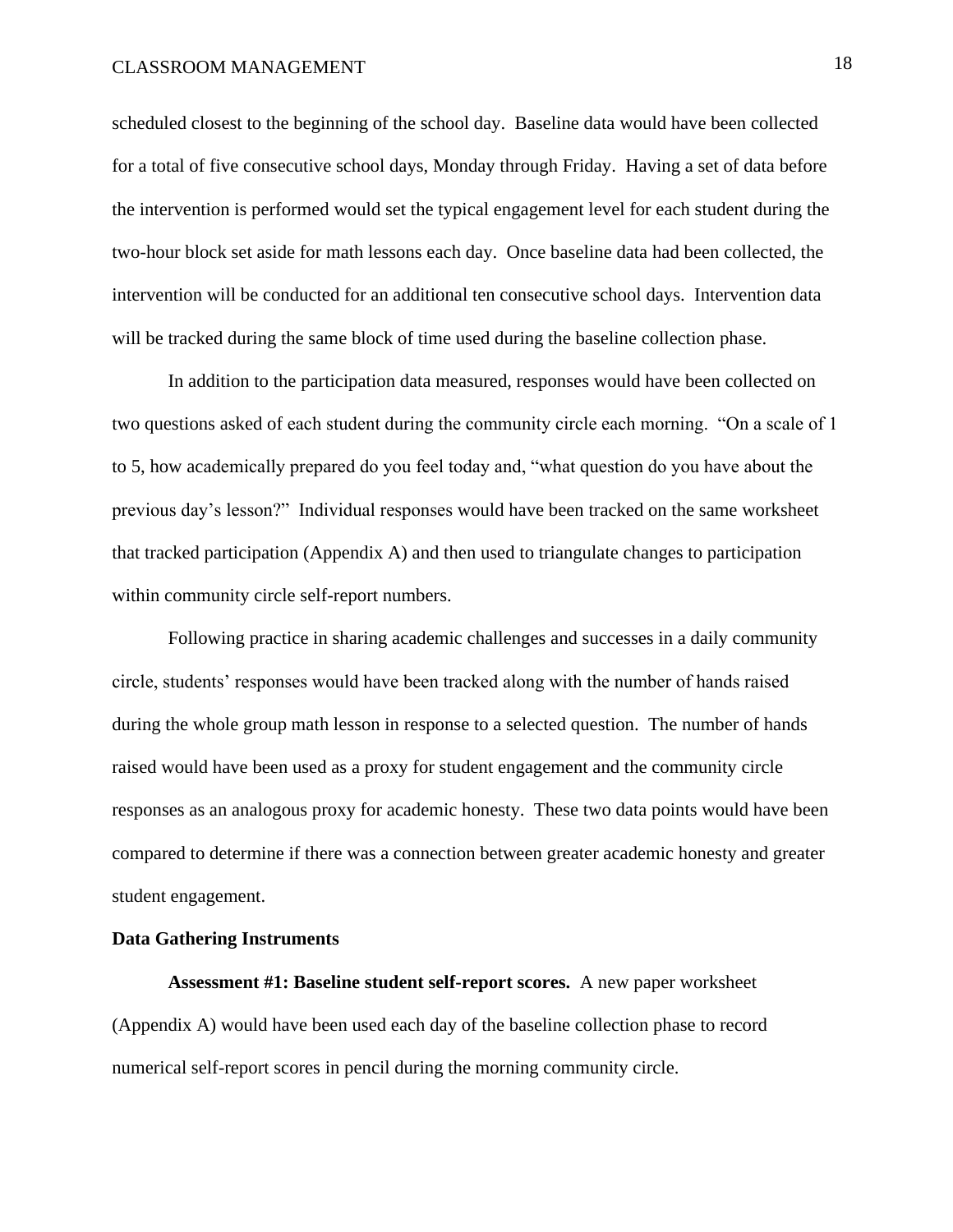**Assessment #2: Baseline response tracking.** The same worksheet would be used to track the total number of responses (in the form of raised hands) to a selected question delivered during the math block each day (Appendix A). The total number of responses would have been indicated on the worksheet with tally marks in pencil.

**Assessment #3: Intervention student self-report scores.** A new paper worksheet (Appendix A) would have been used each day of the intervention collection phase to record numerical self-report scores in pencil during the morning community circle.

**Assessment #4: Intervention response tracking.** The same paper worksheet would have been used each day for intervention data collection (Appendix A). The total number of raised hands would also have been indicated in pencil with tally marks.

Validity: Having two phases of the data tracking would have allowed two distinct data sets. These two vectors would allow the researcher to determine if changes in student participation within the community circle influenced student participation during the whole class lesson (Hendricks, 2013). These two sources of information provide the greatest chance to make a connection between student participation and self-reflection activities facilitated through a PBIS community circle.

#### **Results**

<span id="page-20-0"></span>**Assessment #1: Baseline student self-report scores:** The researcher expected that the self-report scores for the class would have trended higher on average during the beginning of the baseline collection phase than the end. This would be expected because of the students' penchant for attempting to please the instructor at the outset of newly introduced routines to the classroom. Since higher confidence scores would relate in their minds to a greater understanding of the material, the researcher confidently expected higher offered scores. The primary purpose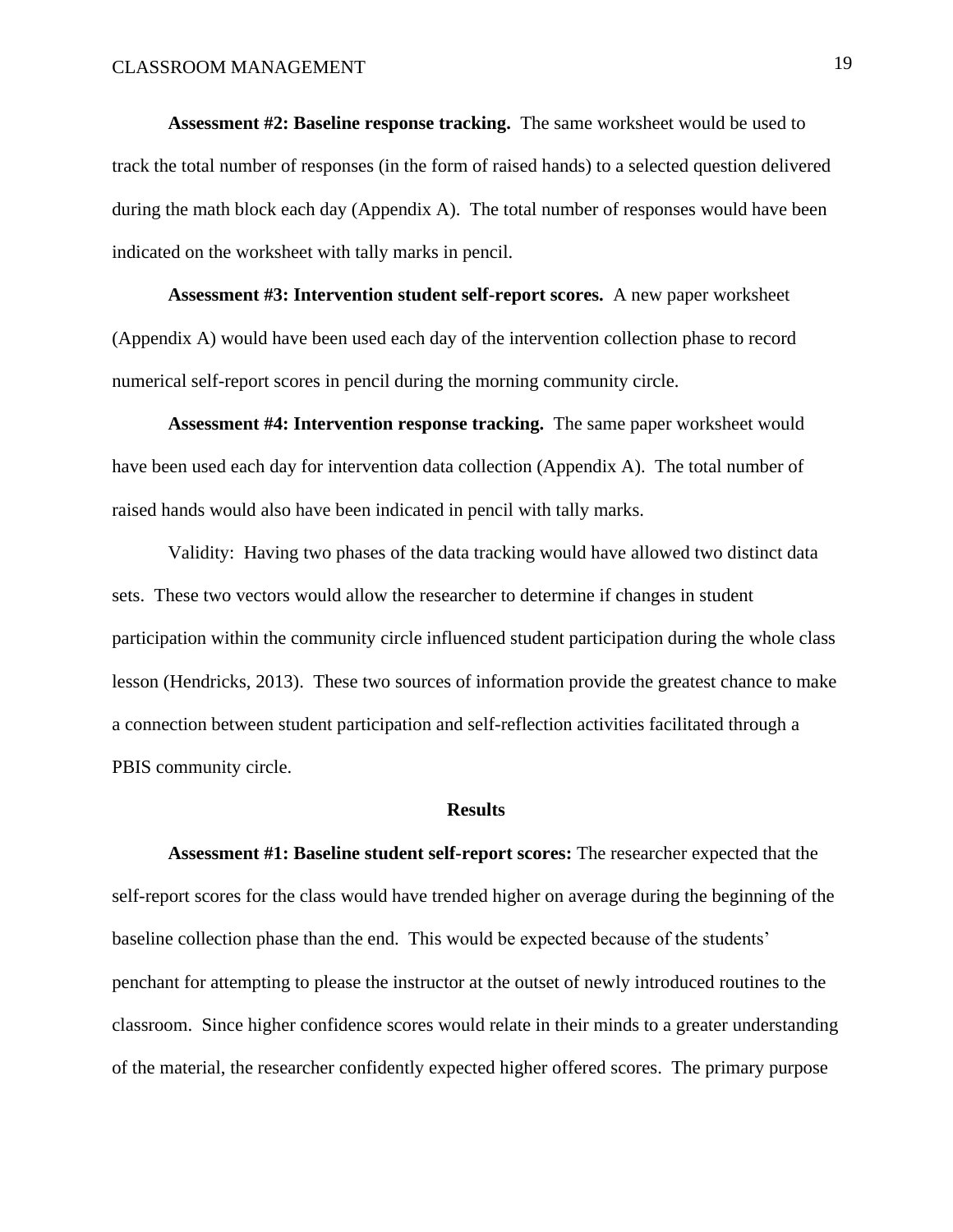of the baseline phase was to establish the community circle routine as an opportunity, to be honest, and open without consequence. Be that academic or social.

**Assessment #2: Baseline response tracking.** The researcher would have expected responses tracked during this phase to be low on average. With twenty-six students in the classroom, it was common for a given question delivered by the instructor during the whole-class portion of the math lesson to be met with only three to four raised hands.

**Assessment #3: Intervention student self-report scores.** It would have been expected to see higher than average scores at the outset of this phase than at the later end of this phase. The researcher's earnest hope was that students began to see self-report scoring as an opportunity to ask for help by calling attention to their lack of understanding in each subject. The average scores at the outset would most likely have been higher due to continued people-pleasing on behalf of the students.

**Assessment #4: Intervention response tracking.** In this area, the researcher would have expected to see the number of hands raised increase dramatically during whole-class instruction. The researcher would have had the opportunity to reinforce the idea that there was a safety net for offering responses to a given question during the daily community circle and the whole class instruction. These additional expected opportunities to reassure students should have resulted in greater participation.

At the close of the collection phase of the project, the response data points tracked on the daily baseline and intervention worksheets would have been compared and analyzed for differences in the number of responses on a given day and a given student (Appendix A).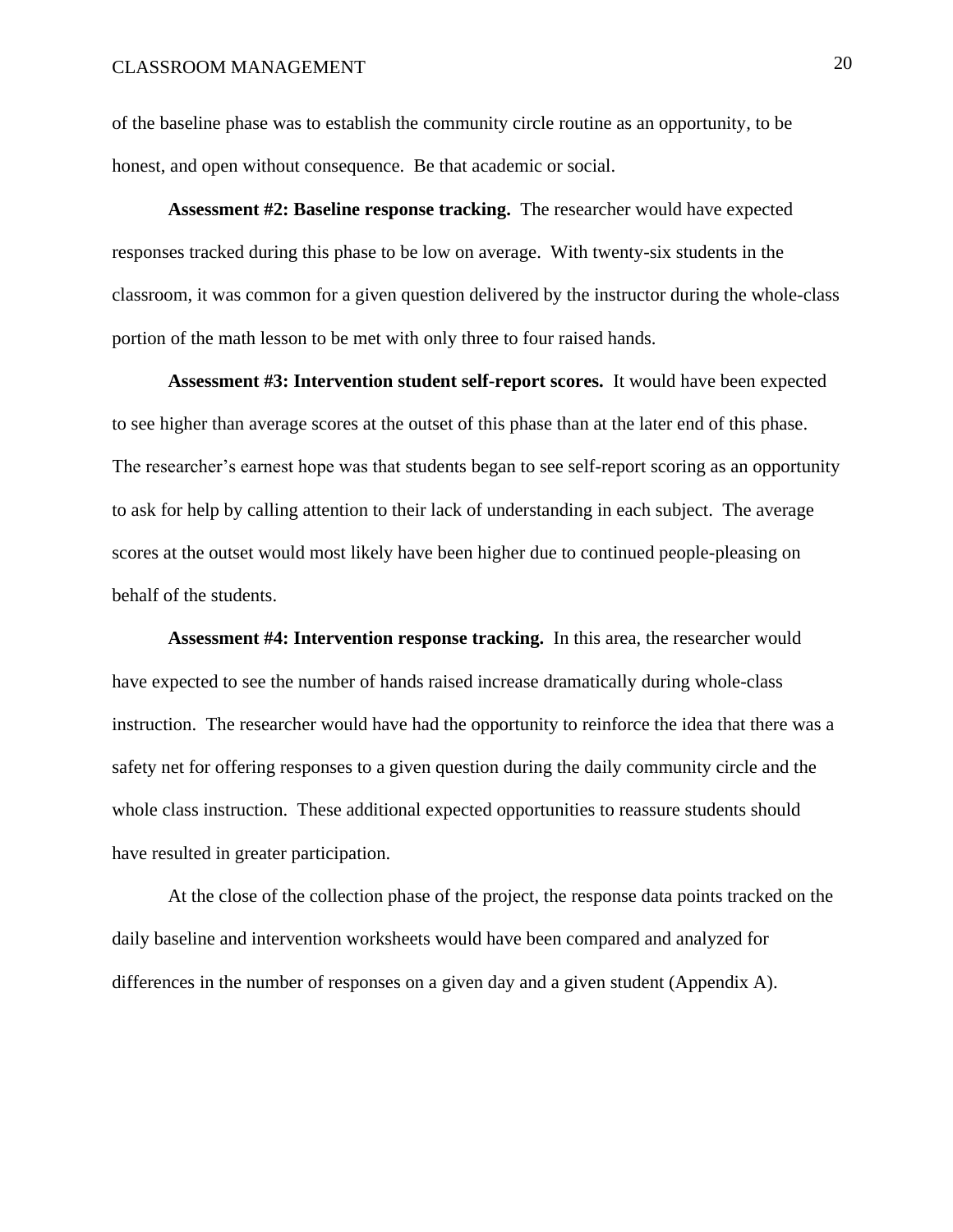#### **Discussion**

### <span id="page-22-1"></span><span id="page-22-0"></span>**Conclusions**

The goal of this research study would have been to foster greater student participation in whole-class instruction throughout the school day by making a connection between their engagement in the material and their emotional connection to the same. If there was found to be a connection between higher self-report scores of academic preparedness and an increased quantity of students' raised hands the project would have been considered a success (Albrecht, 2018).

Unfortunately, due to the global pandemic that began in early 2020 the intervention never occurred. This researcher expected the participation gains to be moderate compared to the baseline data collected before performing the intervention because of the rapid pace of content delivery in the target classroom. A student's time to reflect on their level of comfort with a specific topic would have lasted only to the end of each day. The next day's responses could have been considered irrelevant to the next day's lesson due to the turnover rate of the curriculum.

Due to the researcher's study of the current literature regarding student engagement in elementary schools, the primary benefit realized would likely have been a greater willingness on behalf of the students to make mistakes in a classroom setting (Hewitt, 2018).

#### <span id="page-22-2"></span>**Implications**

The actual results of this project are impossible to know. However, the implementation of this intervention would have surely resulted in positive benefits for the target classroom (Gage et al., 2018). A more engaging classroom environment necessarily results in greater numbers of engaged students (Peel, 2018). Even without a completely successful implementation, setting a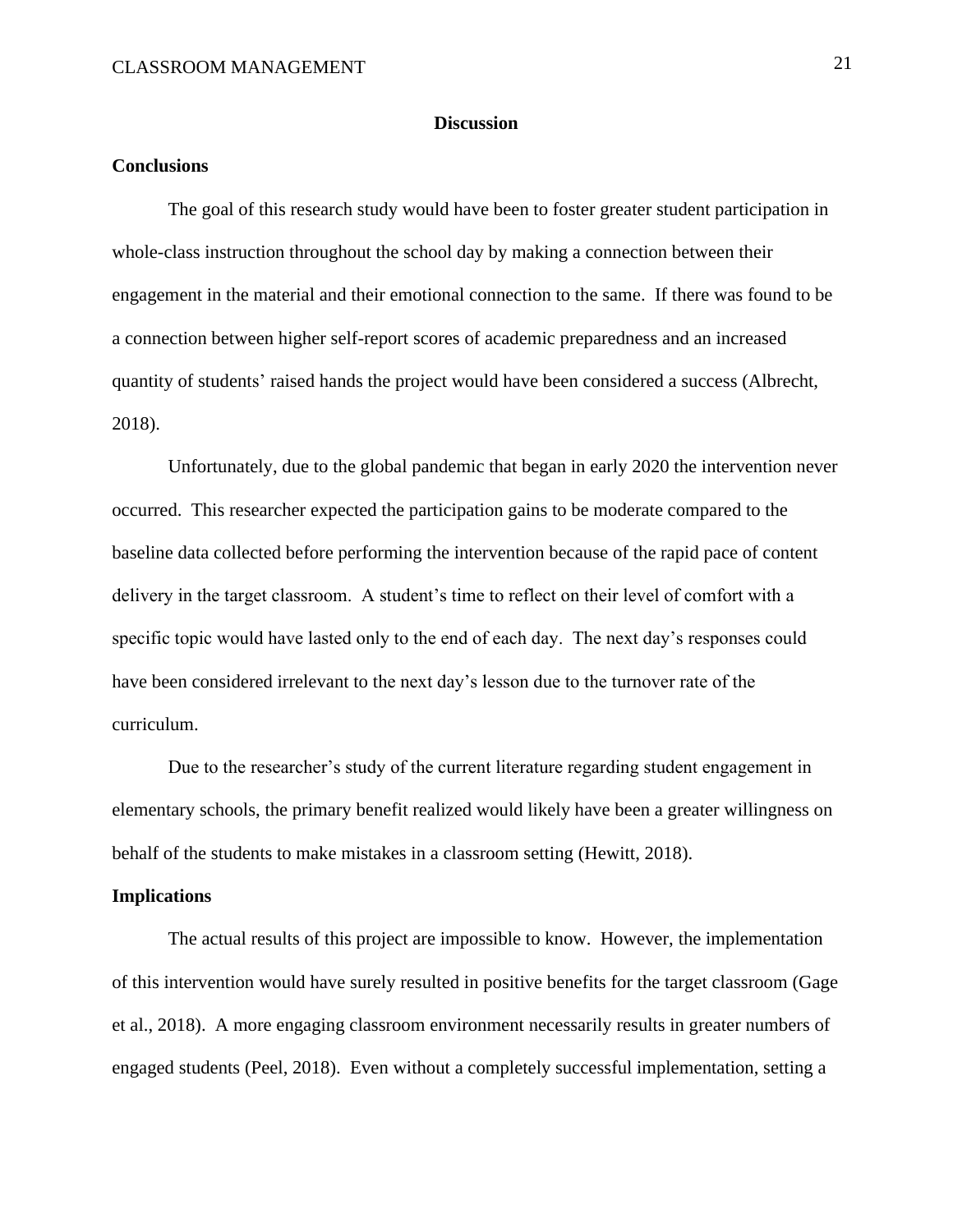classroom expectation of self-reflection on one's education would surely have resulted in good habits. If the number of raised hands offered in response to a targeted question did not increase drastically, the students would still have gained a forum to express their feelings about the previous and current day's learning.

Based on this researchers study of student engagement, when the teacher creates an environment that positively attends to the needs of the individual student there are related positive benefits in academic achievement and a reduction of problem behaviors in the classroom and the school (Hanna, 2014).

#### <span id="page-23-0"></span>**Limitations**

The planned study would have had several limitations due to the setting and circumstances under which it would have occurred. The first limitation was that the number of student participants was not a representative sample of elementary school attendance numbers and demographics. The second limitation was that the focus on a single grade level is too narrow to apply the results to other grade bands in an elementary school environment. The third limitation was that the researcher would not have gathered data for all subjects covered during the entire school day. The fourth limitation was that the planned data collection window was only ten days long.

#### <span id="page-23-1"></span>**Recommendations**

One recommendation would be to collect response data from multiple grade levels at several more elementary schools in the United States. Furthermore, data should be collected for the entire class day for each planned lesson, and then for each planned question delivered to students during whole group instruction.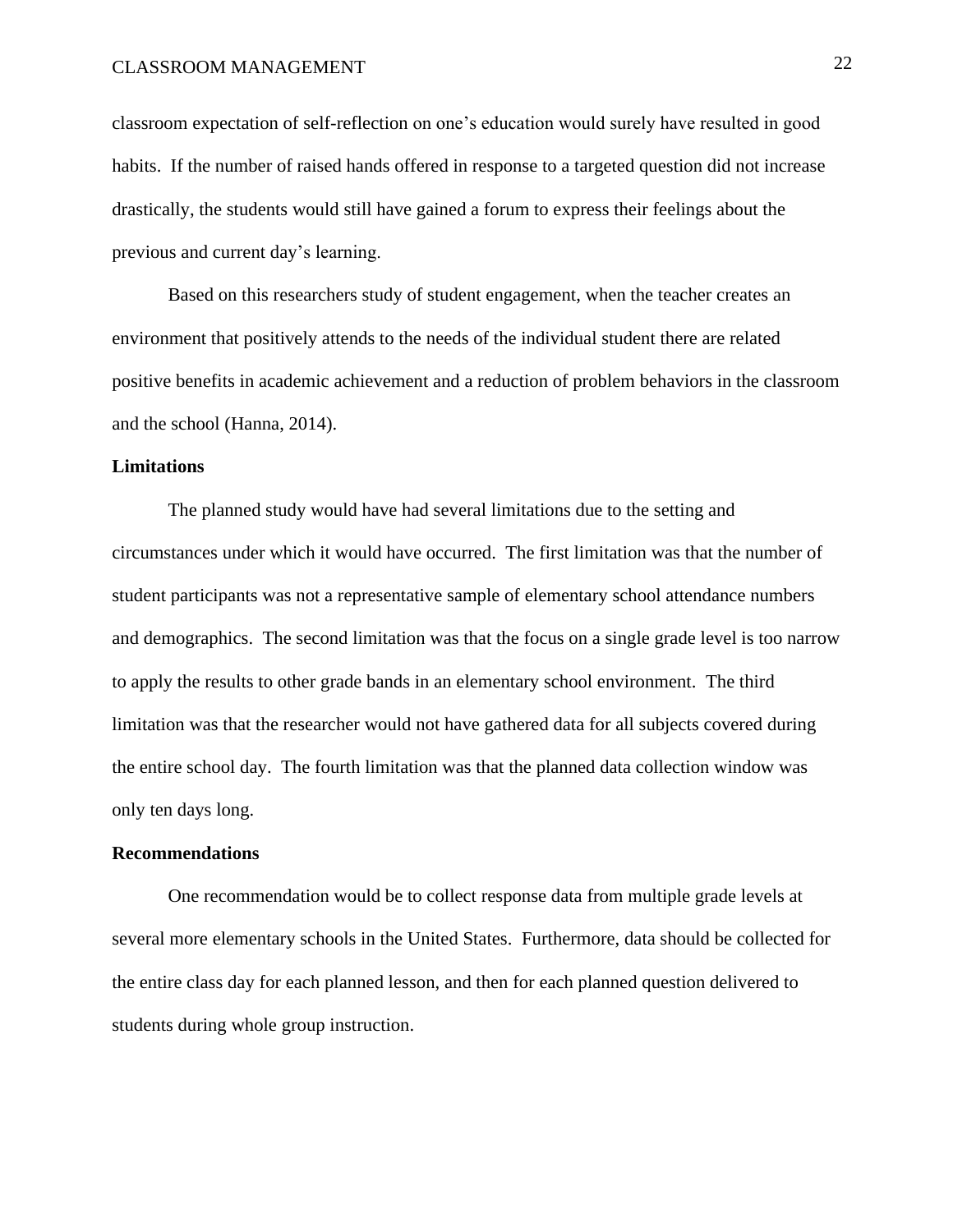#### **References**

- <span id="page-24-0"></span>Albrecht, N. J. (2018). Teaching mindfulness with children: Being a Mindful Role Model. *Australian Journal of Teacher Education*, *43*(10), 1–23. https://doi.org/10.14221/ajte.v43.n10.1
- Alvarez-Bell, R. M., Wirtz, D., & Bian, H. (2017). Identifying keys to success in innovative teaching: Student engagement and instructional practices as predictors of student learning in a course using a team-based learning approach. *Teaching and Learning Inquiry*, *5*(2), 128– 146. https://doi.org/10.20343/teachlearninqu.5.2.10
- Armstrong, C. (2015). In the zone: Vygotskian-inspired pedagogy for sustainability. *Journal of Classroom Interaction*, *50*(2), 133–144.
- Burke, A. S., & Fedorek, B. (2017). Does "flipping" promote engagement?: A comparison of a traditional, online, and flipped class. *Active Learning in Higher Education*, *18*(1), 11–24. https://doi.org/10.1177/1469787417693487
- Campbell, T., Schwarz, C., & Windschitl, M. (2016). What we call misconceptions may be necessary stepping-stones toward making sense of the world. *The Science Teacher*, *083*(03), 28–34. https://doi.org/10.2505/4/tst16\_083\_03\_69
- Ciobanu, M. (2014). In the middle Whose learning Is it anyway? Increasing students' engagement through assessment as learning techniques. *Ontario Mathematics Gazette*, *53*(2), 16–21.
- Crane, B. D. (2017). Teacher openness and prosocial motivation. *Management Teaching Review*, *2*(1), 7–16. https://doi.org/10.1177/2379298116673838
- Elsenman, G., & Harper, R. (2016). Bibliotherapy for classroom management. *Dimensions of Early Childhood*, *44*(1), 11–17.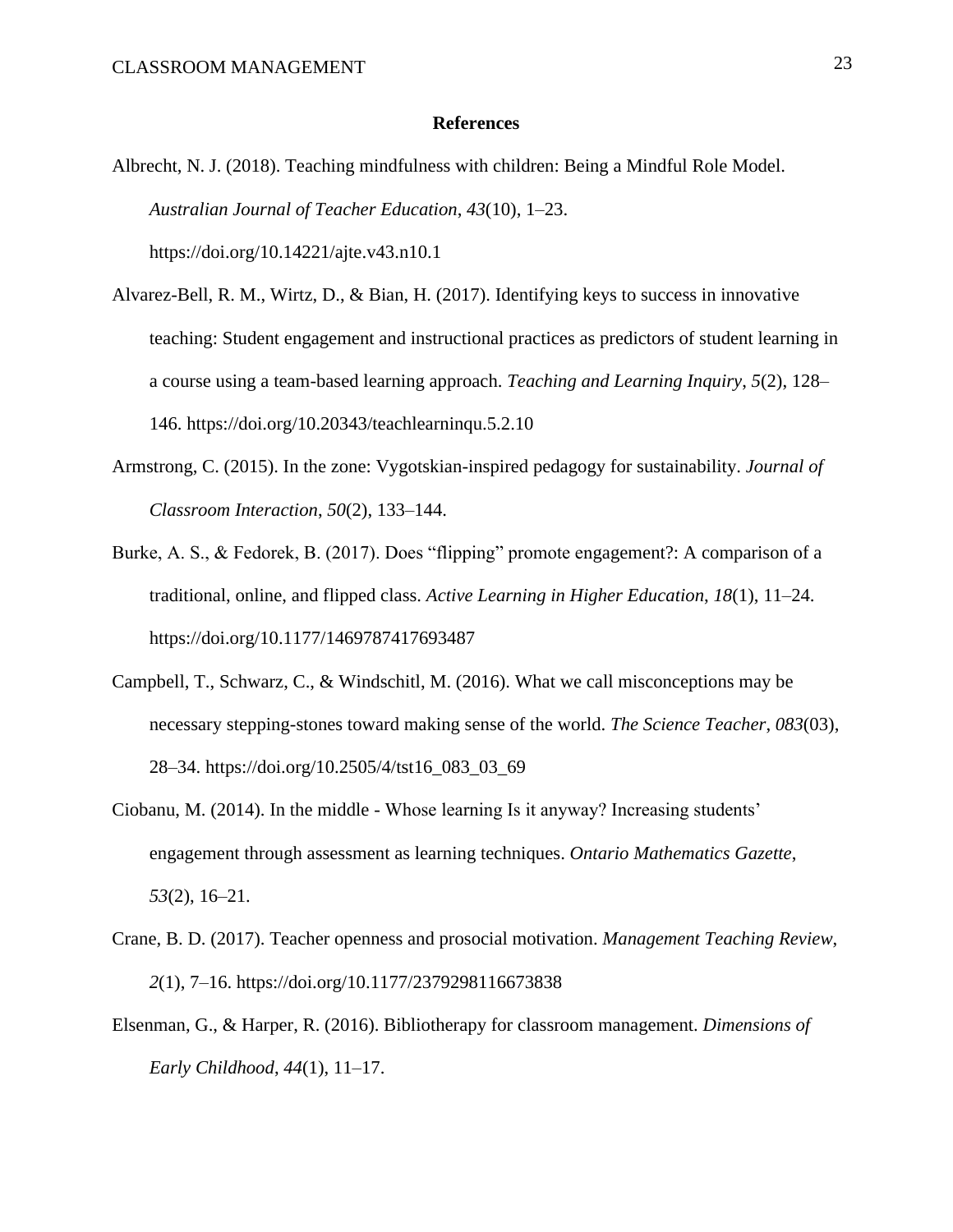- Gage, N. A., Scott, T., Hirn, R., & Macsuga-Gage, A. S. (2018). The relationship between teachers' implementation of classroom management practices and student behavior in elementary school. *Behavioral Disorders*, *43*(2), 302–315. https://doi.org/10.1177/0198742917714809
- Grant-Skiba, D., & Ongalo Orwa, J. (2018). Raising Lazarus: Creative teaching and learning strategies to engage middle high school students. *Literacy Learning: The Middle Years*. Retrieved from https://go-galegroup-

com.ezproxy.csp.edu/ps/retrieve.do?tabID=T002&resultListType=RESULT\_LIST&search ResultsType=SingleTab&searchType=AdvancedSearchForm&currentPosition=6&docId=G ALE%7CA524380200&docType=Report&sort=Relevance&contentSegment=&prodId=PR OF&con

- Griffiths, D. (2016). Constraints on the use of a conversational strategy to restructure the classroom. *Constructivist Foundations*, *12*(1), 113–115.
- Hanna, J. (2014). Connecting with sullen students: Using an emotionally honest classroom to reach out to disengaged students. *The Clearing House: A Journal of Educational Strategies, Issues and Ideas*, *87*(5), 224–228. https://doi.org/10.1080/00098655.2014.929561
- Harvey, S. P., Lambourne, K., Greene, J. L., Gibson, C. A., Lee, J., & Donnelly, J. E. (2018). The effects of physical activity on learning behaviors in elementary school children: A randomized controlled trial. *Contemporary School Psychology*, *22*(3), 303–312. https://doi.org/10.1007/s40688-017-0143-0
- Hendricks, C. (2013). *Improving schools through action research: A reflective practice approach.* (3rd ed.). Upper Saddle River, N.J.: Pearson.

Hewitt, P. G. (2018). Care in the classroom: This teacher's odyssey. *The Science Teacher*, *86*(1),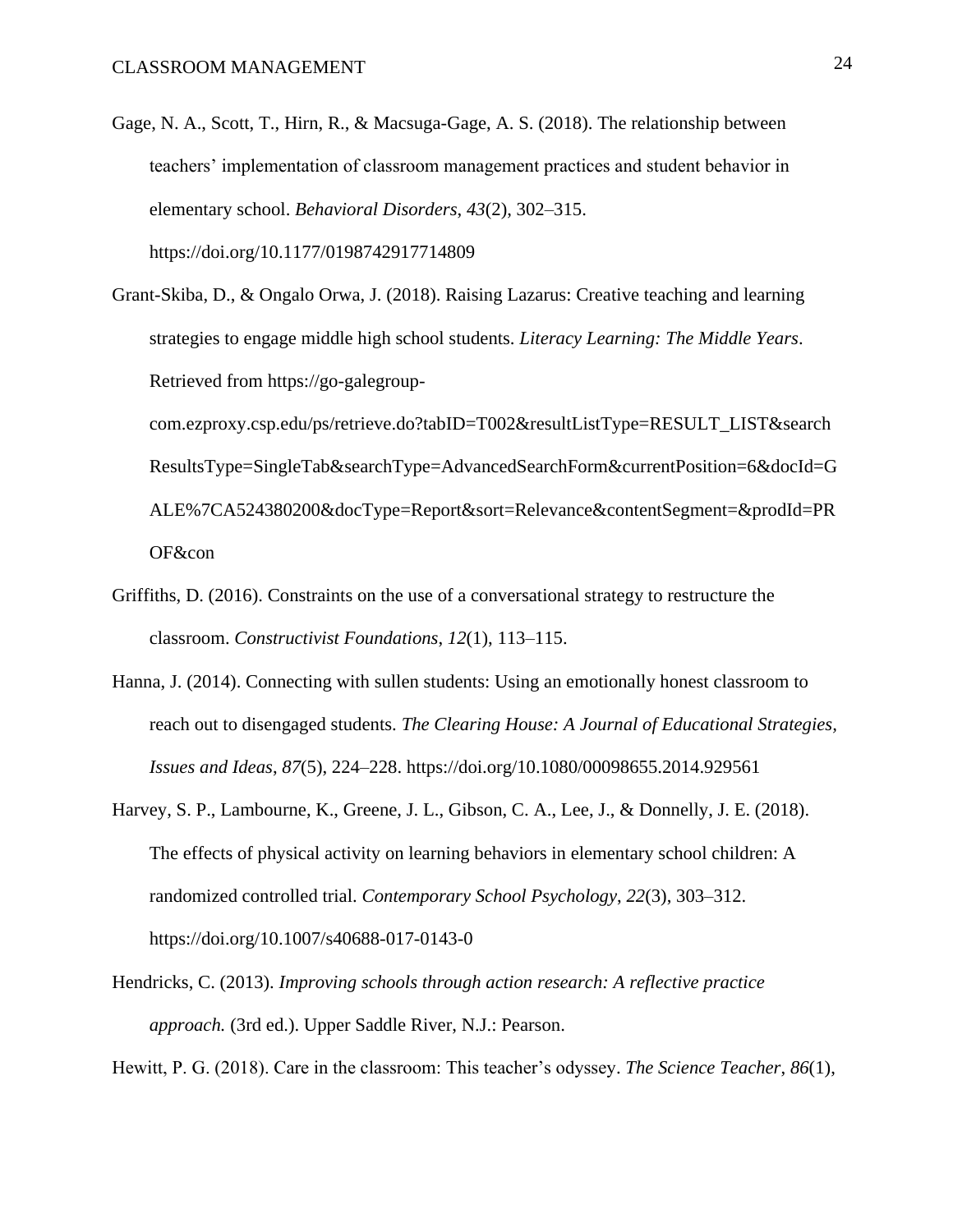18–21. Retrieved from www.nsta.org/highschool

- Keeley, P. (2019). Apple in the dark, formative assessment probes and metacognition. *Science and Children*, *056*(05), 15–17. https://doi.org/10.2505/4/sc19\_056\_05\_15
- Larson, K. E., Pas, E. T., Bradshaw, C. P., Rosenberg, M. S., & Day-Vines, N. L. (2018). Examining how proactive management and culturally responsive teaching relate to student behavior: Implications for measurement and practice. *School Psychology Review*, *47*(2), 153–166. https://doi.org/10.17105/SPR-2017-0070.V47-2
- Letitia Trif, R. S. P. (2011). Student motivation, component of classroom management. In *Journal Plus Education*.
- Marzano, R. J., & Marzano, J. S. (2003). The key to classroom management. *Educational Leadership*, *61*(1), 6–13.
- Peel, K. (2018). Teaching for self-regulated learning: Why aim for compliance when we can inspire learning? *International Journal of Pedagogy and Curriculum*, *25*(1), 15–36. https://doi.org/10.18848/2327-7963/CGP/v25i01/15-36
- Perle, J. G. (2018). Teacher-provided positive attending to improve student behavior. *TEACHING Exceptional Children*, *50*(4), 204–212. https://doi.org/10.1177/0040059918757954
- Reno, G. D., Friend, J., Caruthers, L., & Smith, D. (2017). Who's getting Targeted for behavioral interventions? Exploring the connections between school culture, positive behavior support, and elementary student achievement. *Journal of Negro Education*, *86*(4), 423–438. https://doi.org/10.7709/jnegroeducation.86.4.0423
- Sean Kearney, W., Smith, P. A., & Maika, S. (2016). Asking students their opinions of the learning environment: an empirical analysis of elementary classroom climate. *Educational*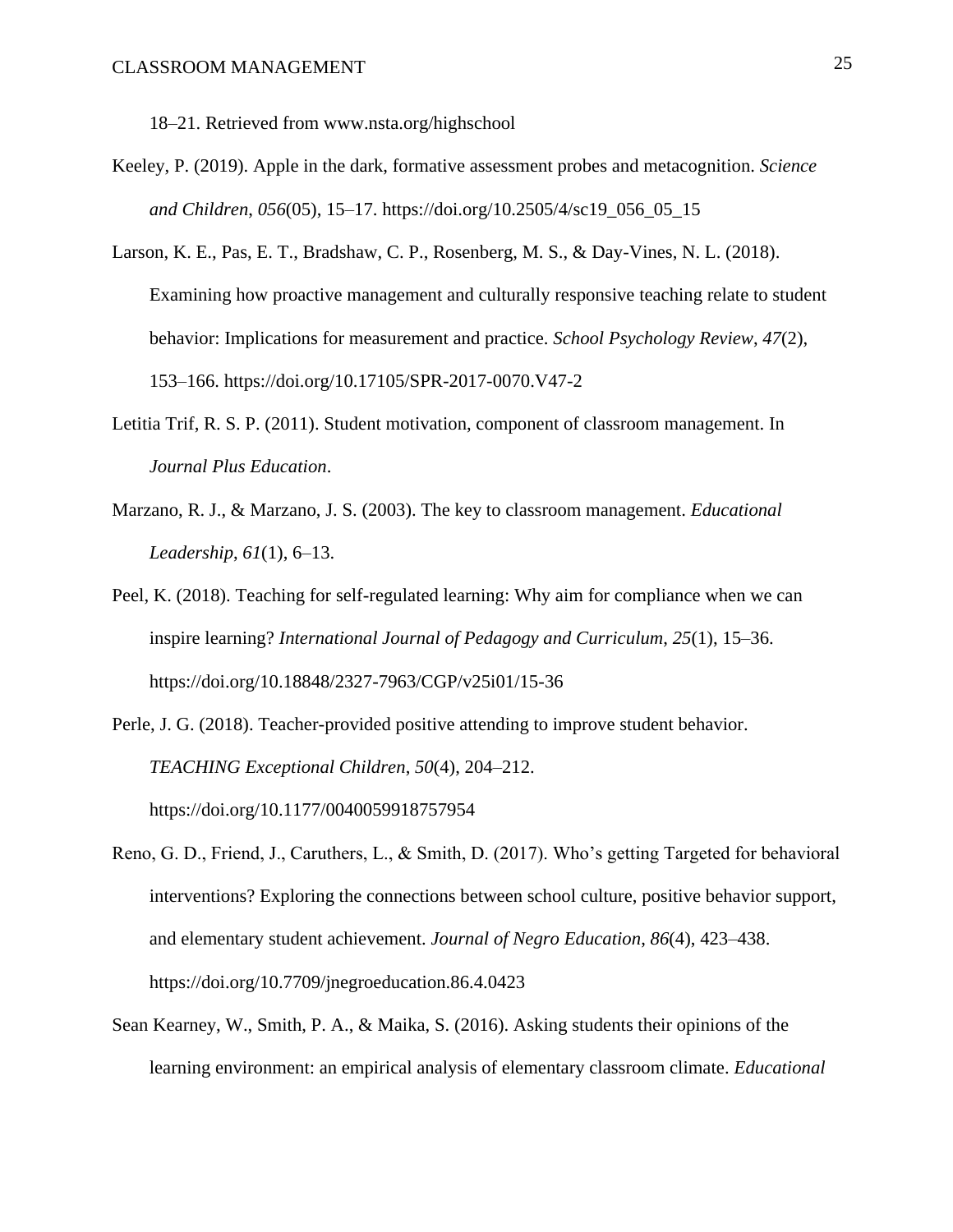*Psychology in Practice*, *32*(3), 310–320. https://doi.org/10.1080/02667363.2016.1173015

- Skiba, R., Ormiston, H., Martinez, S., & Cummings, J. (2016). Teaching the social curriculum: Classroom management as behavioral instruction. *Theory into Practice*, *55*(2), 120–128. https://doi.org/10.1080/00405841.2016.1148990
- Taneja, A. (2014). Teaching tip, Enhancing student engagement: A group case study approach. *Journal of Information Systems Education*, *25*(3), 181–187.
- Turcotte, N., & Betrus, A. (2016). Teaching bad apples: A fun way to tackle difficult teaching situations. *TechTrends*, *60*(4), 398–401. https://doi.org/10.1007/s11528-016-0080-1
- Wilkoff, W. G. (2006). No child left alone. *Pediatric News*, *40*(7), 31. https://doi.org/10.1016/s0031-398x(06)71164-x
- Yang, C., Bear, G. G., & May, H. (2018). Multilevel associations between school-wide socialemotional learning approach and student engagement across elementary, middle, and high schools. *School Psychology Review*, *47*(1), 45–61. https://doi.org/10.17105/SPR-2017- 0003.V47-1